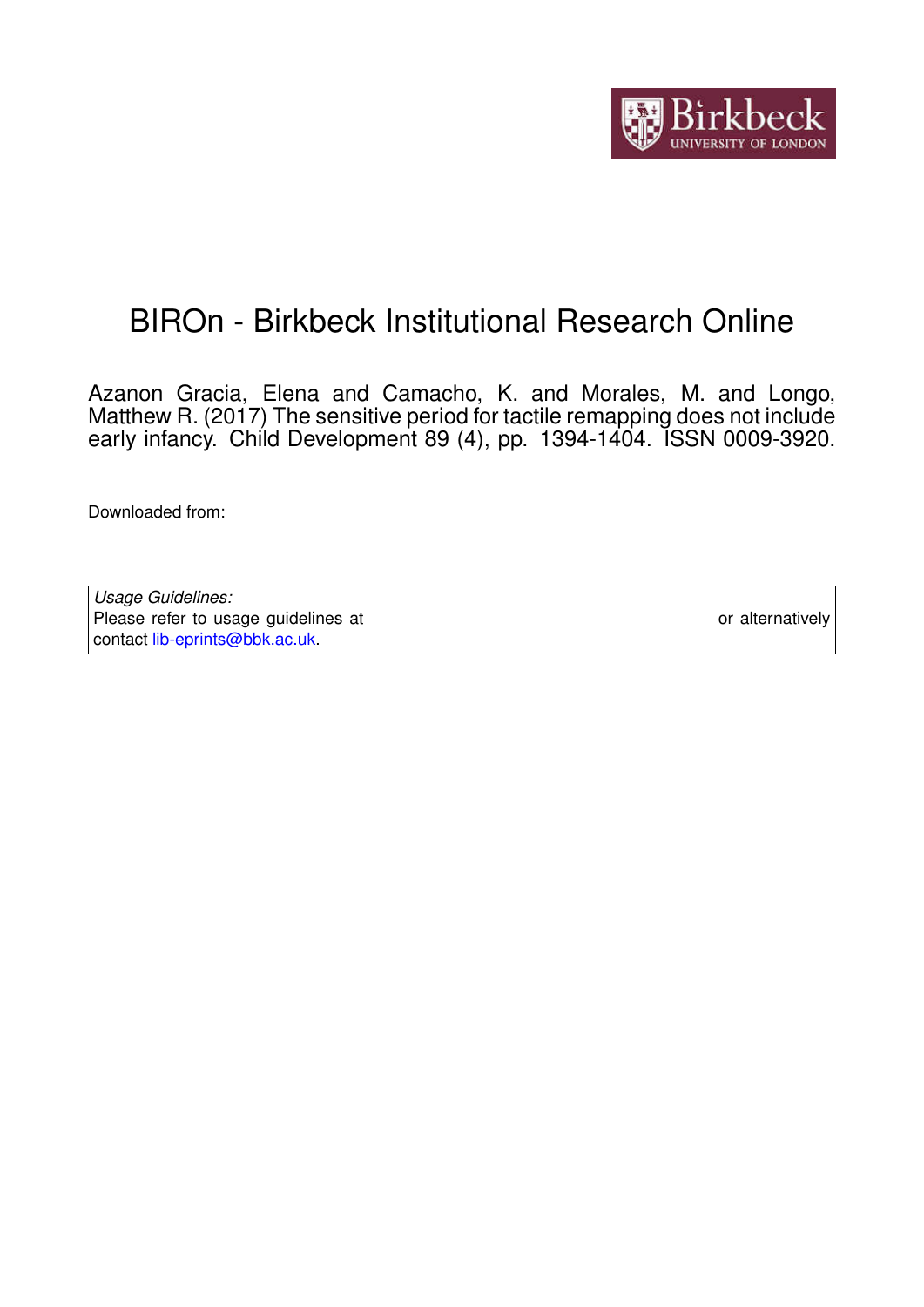**Running Head:** A sensitive period for tactile remapping

The sensitive period for tactile remapping does not include early infancy

Elena Azañón<sup>1</sup>, Karla Camacho<sup>2</sup>, Marta Morales<sup>3</sup>, and Matthew R. Longo<sup>1</sup>

<sup>1</sup> Department of Psychological Sciences, Birkbeck, University of London, Malet St, WC1E 7HX, United Kingdom

<sup>2</sup> Dept. de Tecnologies de la Informació i les Comunicacions, Universitat Pompeu Fabra, Barcelona, Spain

<sup>3</sup> Hospital Sant Joan de Déu. Ophthalmology department, Barcelona, Spain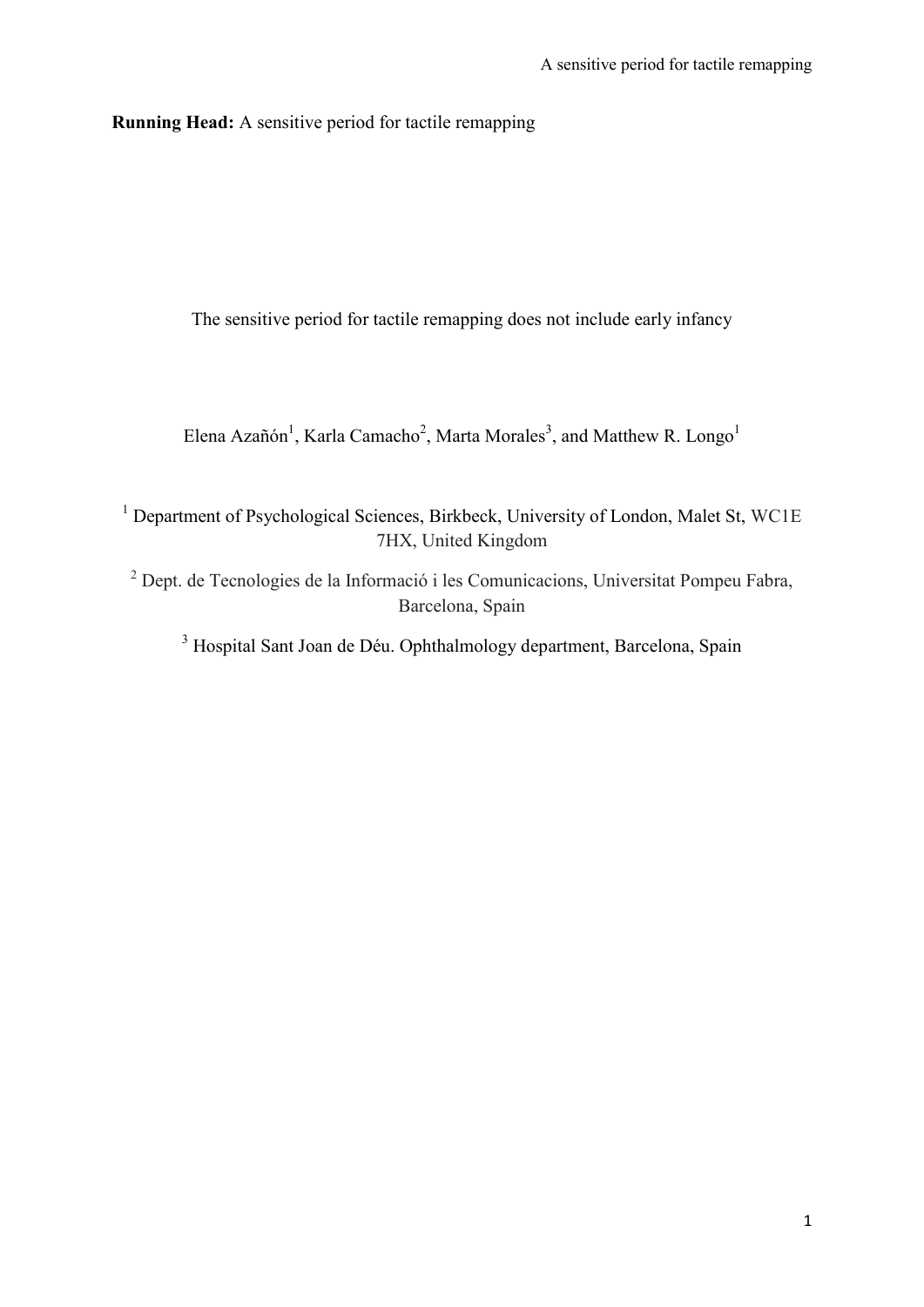#### **Abstract**

Visual input during development seems crucial in tactile spatial perception, given that late, but not congenitally, blind people are impaired when skin-based and tactile external representations are in conflict (when crossing the limbs). To test whether there is a sensitive period during which visual input is necessary, fourteen children (age=7.95) and a teenager (LM, age=17.38) deprived of early vision by cataracts, and whose sight was restored during the first five months and at age seven, respectively, were tested. Tactile localization with arms crossed and uncrossed was measured. Children showed a crossing effect indistinguishable from a control group (Ns=28, age=8.24) while LM showed no crossing effect (Ns controls=14, age=20.78). This demonstrates a sensitive period which, critically, does not include early infancy.

**Keywords:** tactile spatial localization, development, sensitive periods, crossed-hands deficit, vision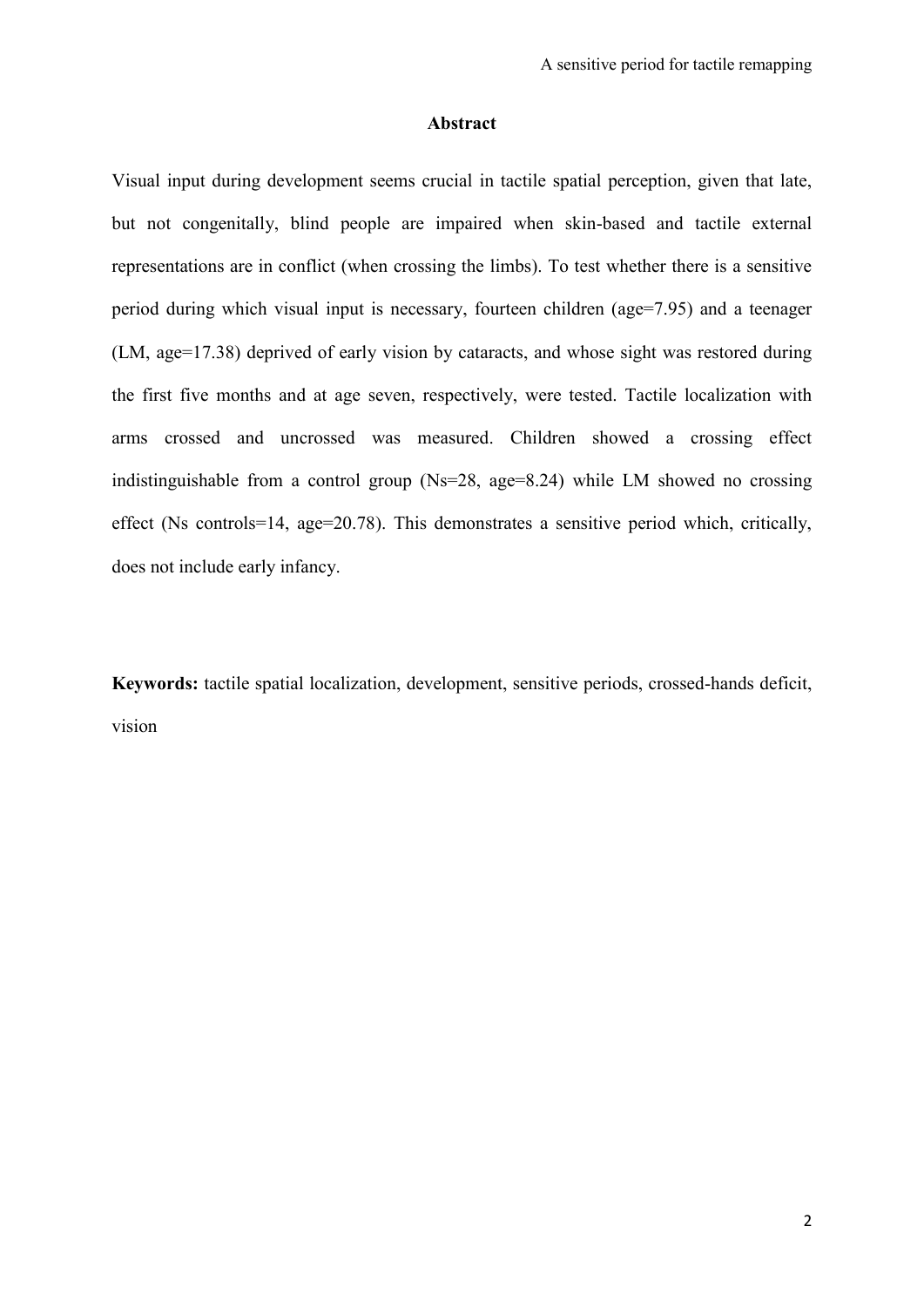To swat away a fly on our arm, we need to know not only where on the arm the fly landed, but also the posture of the arm in space. Thus, the location of a touch needs to be transformed from a reference frame that is skin-based to one that is defined by coordinates in external space, useful for orienting responses (Azañón & Soto-Faraco, 2008; Yamamoto & Kitazawa, 2001). This remapping of tactile coordinates is evident when skin-based and external spatial representations of touch are conflicting, leading to impaired localization performance. For instance, responding to a touch when the hands are crossed is slower and prone to localization errors (Badde, Heed, & Röder, 2016; Overvliet, Azañón, & Soto-Faraco, 2011). The most commonly used paradigm for investigating tactile spatial remapping is a bimanual temporal order judgement (TOJ) task. In this task, participants feel two touches, one on each hand, and have to judge which hand was touched first. When the hands are uncrossed, participants can correctly report the order of the two stimuli even when the temporal interval between them is small. In striking contrast, when the hands are crossed, performance deteriorates dramatically, and participants often misreport the order of touches even with quite large temporal intervals between them (Shore, Spry, & Spence, 2002; Yamamoto & Kitazawa, 2001). This *crossed hands deficit* has been interpreted as reflecting the automatic remapping of touch into external coordinates. Because posture is irrelevant to the task (i.e., the use of somatotopic coordinates alone is, in principle, enough to solve the task), the deficit suggests that tactile processing takes into account postural information by default, even in situations in which this is detrimental to performing the task (Azañón, Camacho, & Soto-Faraco, 2010; Kitazawa, 2002).

Tactile spatial localization and hence, tactile remapping, can occur in the absence of vision, for instance when locating a tactile stimulus in the dark. However, some findings have highlighted the importance of online visual information in tactile remapping (Azañón & Soto-Faraco, 2007; Cadieux & Shore, 2013), and more striking, the effects that congenital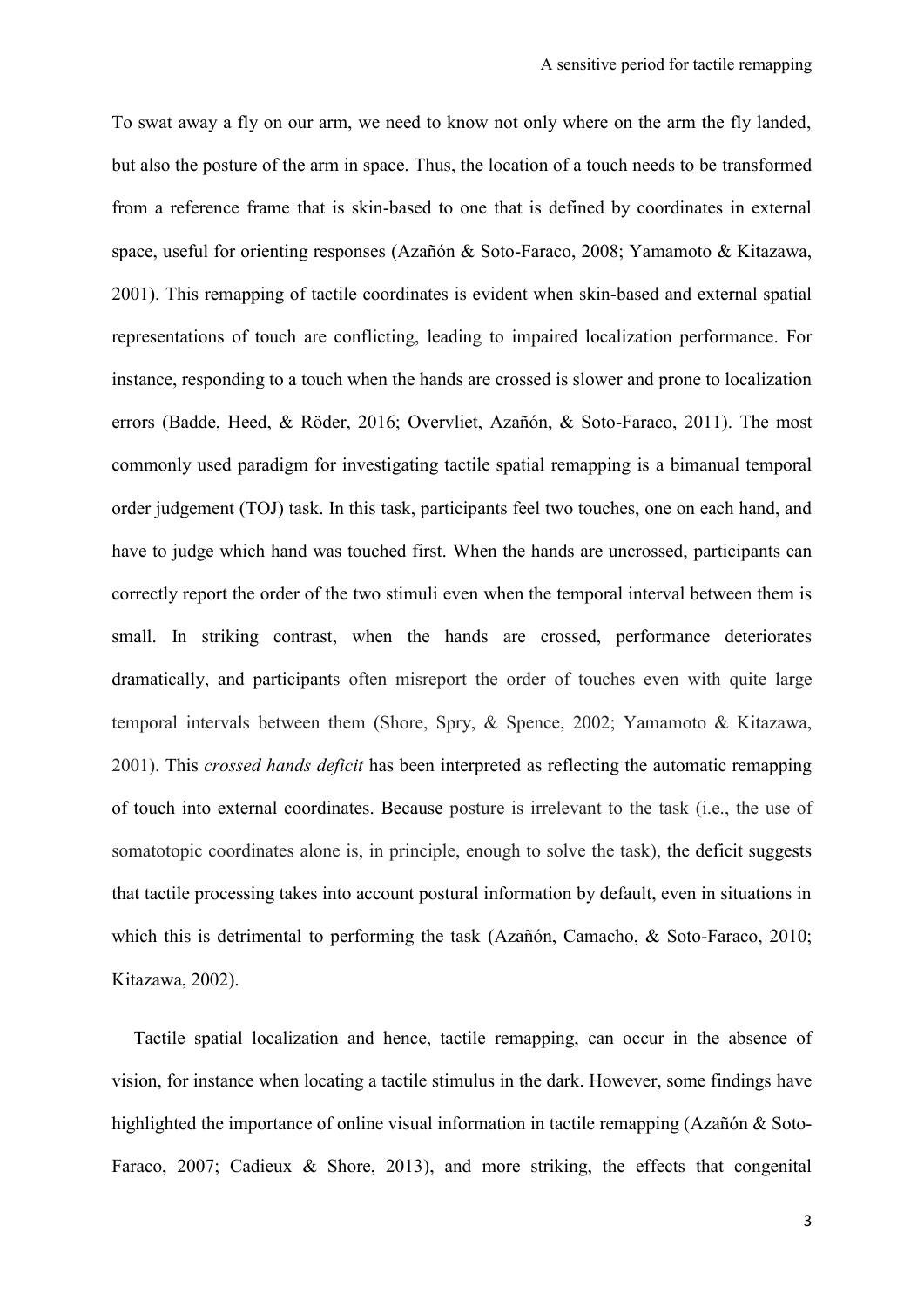deprivation of vision have in the formation of automatic encoding of touch in external coordinates (Röder, Föcker, Hötting, & Spence, 2008; Röder, Kusmierek, Spence, & Schicke, 2007; Röder, Rösler, & Spence, 2004). For instance, congenitally blind individuals, who have never experienced visual input, are unaffected by crossing the hands when performing a tactile TOJ task (Duhamel, Goldberg, Fitzgibbon, Sirigu, & Grafman, 1992; Röder et al., 2004). This suggests that congenitally blind individuals do not remap touch into external space by default, and can instead resort to a more anatomical type of mapping when needed (Röder et al., 2008, 2007, 2004; see also Eardley & van Velzen, 2011). In contrast, people who became blind later in life perform as inaccurately as sighted people in the TOJ task, even after many years of having lost sight (Röder et al., 2004). These results suggest that availability of vision and, thus, extensive visual experience, during the first years of life might lead to the establishment of crossmodal links between touch and vision that remain thereafter even in the absence of further visual input (Collignon, Charbonneau, Lassonde, & Lepore, 2009; Röder et al., 2004). This suggests that vision during development is a prerequisite for the acquisition of an automatic remapping of tactile events into a visualexternal frame of reference. This is probably related to the finding that, in sighted participants, the crossed-hands effect is weaker when crossing the hands behind the back (Kóbor et al., 2006), where no prior visual experience might have led to the configuration of visuotactile spatial representations.

These findings are even more compelling when considered in conjunction with a recent study by Ley and colleagues (Ley, Bottari, Shenoy, Kekunnaya, & Röder, 2013) who tested a man (HS) born with dense bilateral cataracts, whose sight was restored at the age of two years. Similar to congenitally blind individuals whose sight was never restored (Röder et al., 2004), HS showed no crossing deficit in the tactile TOJ task. This supports the hypothesis of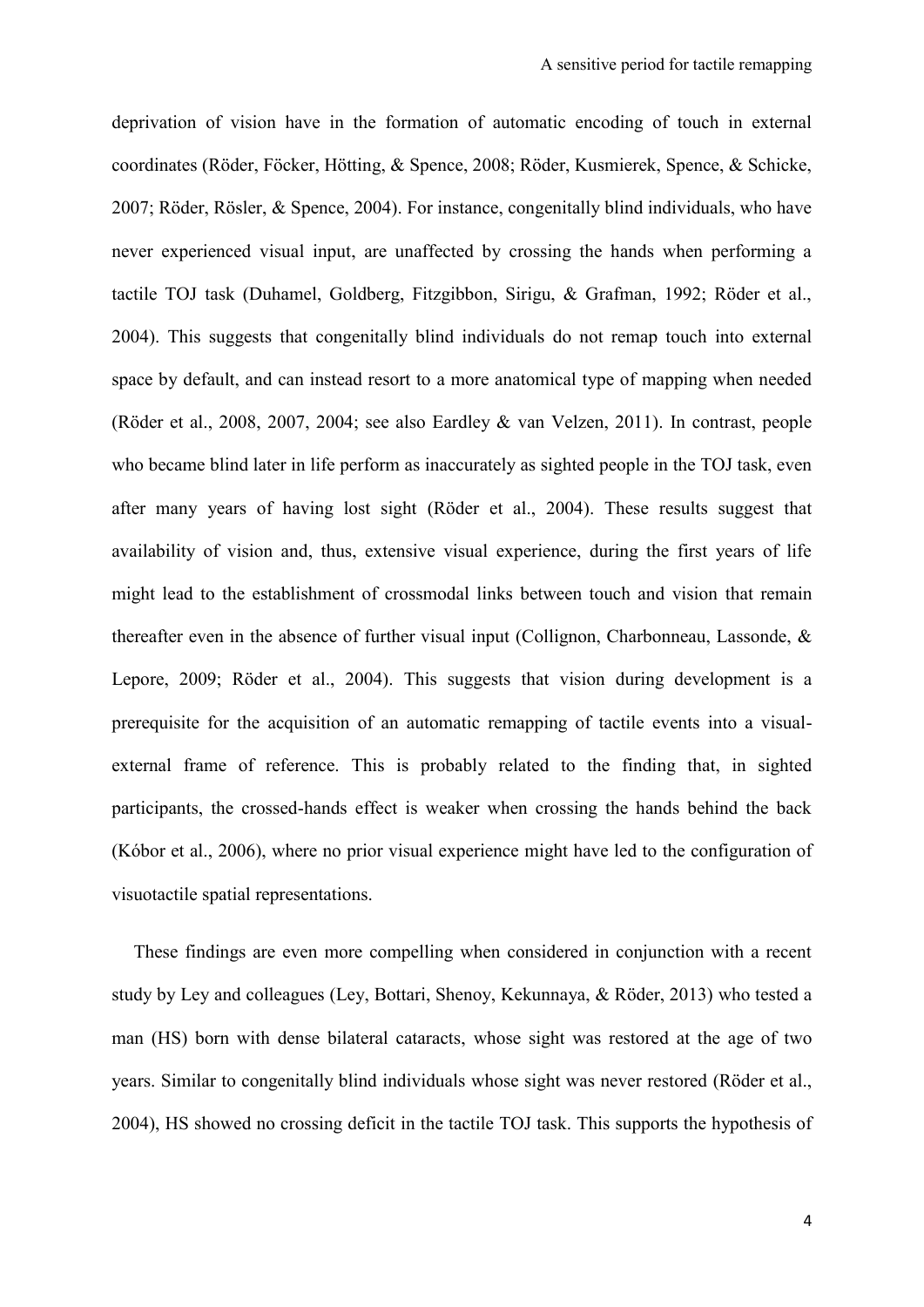the existence of a sensitive period before the age of two for the acquisition of an automatic use of visual–spatial representations for the coding of tactile input.

Sensitive periods are maturational epochs during which some crucial experience will have its peak effect on development or learning (Lewis & Maurer, 2005). Studies of children born with dense bilateral cataracts suggest multiple sensitive periods during which experience influences development of vision (Lewis & Maurer, 2005) and other senses (Collignon et al., 2015; Putzar, Hötting, & Röder, 2010). For instance, individuals who had cataracts removed between 6 weeks and 18 months displayed impaired lip-reading abilities and a reduced audiovisual interaction compared to sighted controls (Putzar et al., 2010). Furthermore, brief postnatal visual deprivation between 9 and 238 days can lead to large-scale crossmodal reorganization of brain circuitry typically dedicated to vision (Collignon et al., 2015).

Studies in children provide evidence that the automatic activation of external spatial reference frames for touch is not innate. Indeed, tactile spatial remapping develops with age (Begum Ali, Cowie, & Bremner, 2014; Bremner, Mareschal, Lloyd-Fox, & Spence, 2008; Pagel, Heed, & Röder, 2009; Rigato, Begum Ali, van Velzen, & Bremner, 2014) and it is not found in babies younger than 6-10 months (Begum Ali, Spence, & Bremner, 2015; Bremner, Mareschal, et al., 2008; Rigato et al., 2014). While infants do not appear to remap touch in the early period of infancy, it remains unknown how important visual experience during this period is to the eventual development of this automatic remapping system later in life. In this study, we explored this question, by testing the existence of a sensitive period for the development of automatic remapping of touch. We tested fourteen children deprived of early visual experience by dense cataracts whose sight was restored at 15 to 166 days of age and a single case of a teenager (LM) whose cataracts were removed at age 7 (6.62 years). We obtained an implicit measure of tactile localization by studying the perceived temporal order of two touches, one on each hand, with crossed and uncrossed arms. If there was a sensitive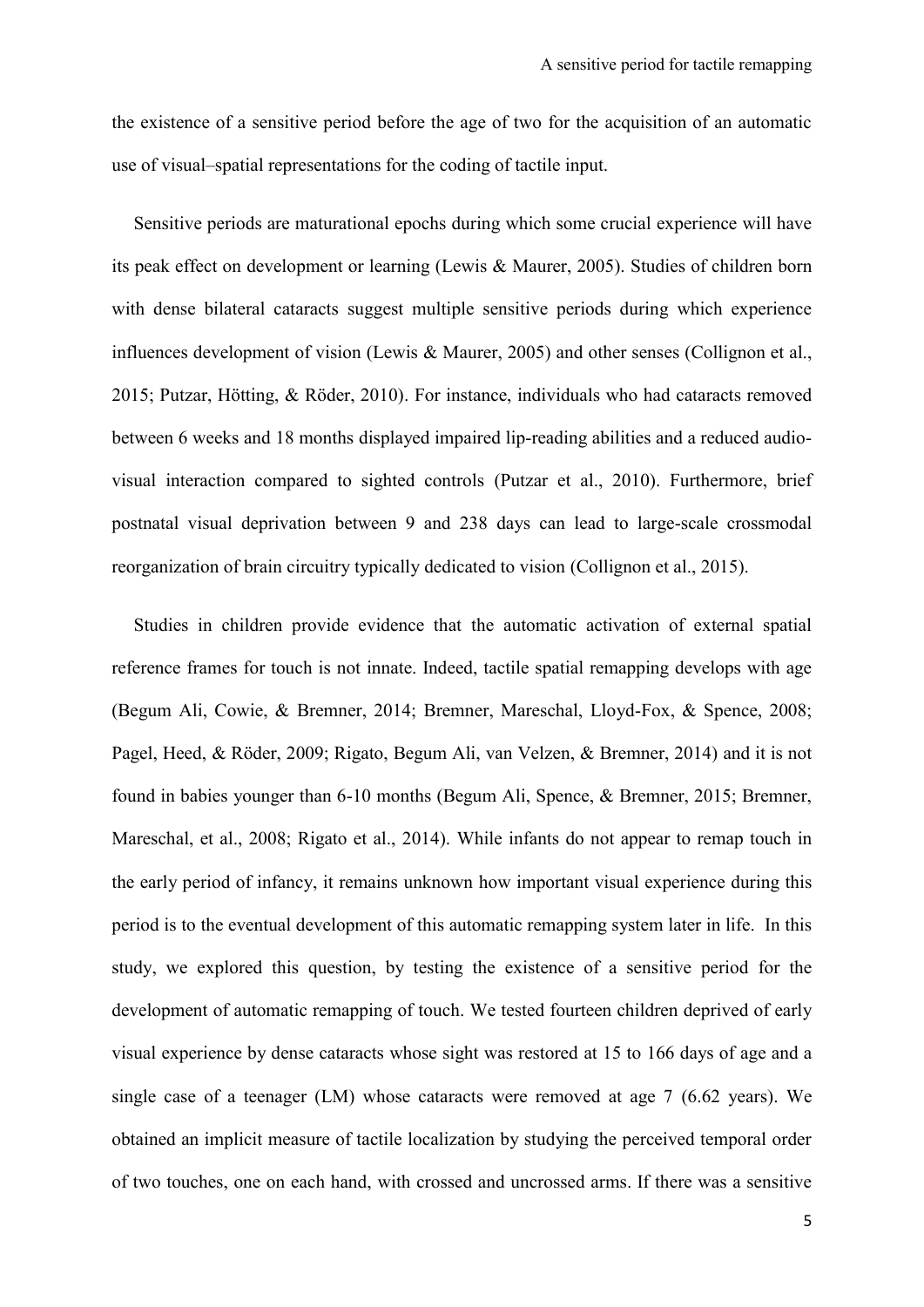period during the first few months of age, we should expect differences in the crossed hands deficit between the cataract group and controls, with the former exhibiting a smaller deficit. The automatic recoding of touch into external space is detrimental to performance on the TOJ task when the hands are crossed. If such remapping is less automatic in the cataract group, they should thus perform better. In contrast, if the sensitive period does not include early infancy, the two groups should perform similarly.

Despite the lack of early visual experience, these children showed the crossed-hands deficit indistinguishably from a matched control group, demonstrating that visual input during the 5 first months of age is not a prerequisite for normal development of tactile remapping. To demonstrate that larger periods of visual input are necessary for an automatic use of posture in tactile localization to occur, we tested the single case of LM whose bilateral dense cataracts were removed at age 7. As in the study of Ley and colleagues (Ley et al., 2013), LM showed no crossed-hands deficit. These results provide evidence of the existence of a sensitive period for the development of tactile remapping which occurs beyond the first five months of life.

#### **Methods**

#### Participants

Fourteen children treated for dense bilateral congenital cataracts before the age of 5 months were tested in the facilities of the Sant Joan de Déu Children's Hospital (Barcelona, Ophthalmology Department). Data from one participant were excluded from analyses due to poor performance in the uncrossed condition (see Exclusion Criteria, below). In the remaining participants, the duration of the deprivation ranged from 15 to 166 days (0.50 to 5.53 months;  $M = 3.01$  months). It was defined as the period from birth until the age of the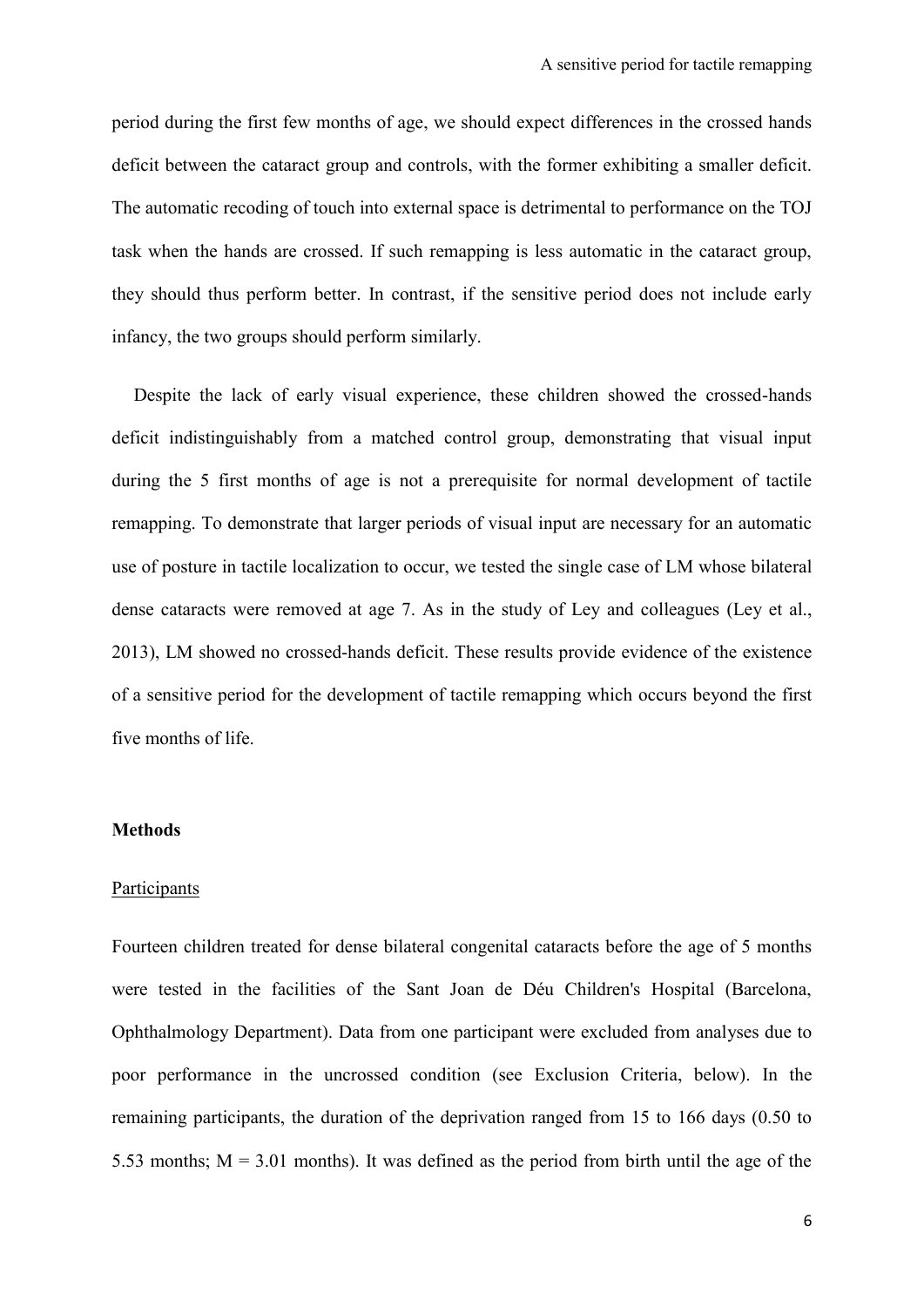first surgery to remove the cataracts. For one participant, surgery occurred during the 4th month, although we were unable to obtain the exact date. The mean age at test was 8.12 years (range  $= 5.53$  to 11.48 years; n=13, 10 males, 3 females). Mean visual acuity in the better eye at the time of testing was  $0.32$ , SD = 0.15 (maximum possible value = 1; for two patients, no information about visual acuity was available). Visual impairments included nystagmus (3 cases), strabismus (2 cases), treated glaucoma (1 case), esotropia (1 case) and iridocele (1 case). The 14 children (13 in the final sample) were compared to 28 normally sighted controls (24 in the final sample). For each patient, two controls matched in age and sex were tested. Only in three cases, a male patient had one control that was of another sex, due to the difficulties of simultaneously matching sex and age. In these cases, we gave preference to age over sex. Handedness was not assessed to avoid unnecessary increase in children's fatigue. Note that handedness in children is usually assessed using a battery of tests that require the observation of hand choice, which would have incurred in extra testing time (e.g., Kastner-Koller, Deimann, & Bruckner, 2007). Data from 4 controls were excluded from analyses due to poor performance in the uncrossed condition (see Exclusion Criteria, below; remaining sample:  $n = 24$ ,  $M = 8.54$  years, range = 5.25 to 12.68 years, 18 males, 6 females). Control participants were either recruited at the ophthalmology waiting room and tested in the same conditions as the cataract group in the facilities of Sant Joan Hospital or recruited through opportunity sampling and tested at their homes. Informed consent was given in writing by a parent, and verbally by the child.

We also tested a left-handed teenager (LM, female, left handed by self-report, 17.38 years) who had cataracts surgically removed at the age of 6.62 years. Mean visual acuity in the better eye at the time of testing was 0.20. She presented nystagmus and strabismus. The late intervention was caused by the impossibility of conducting this operation in LM's country of origin in the Sahara territory (Africa). At the time of testing, LM was living in Spain and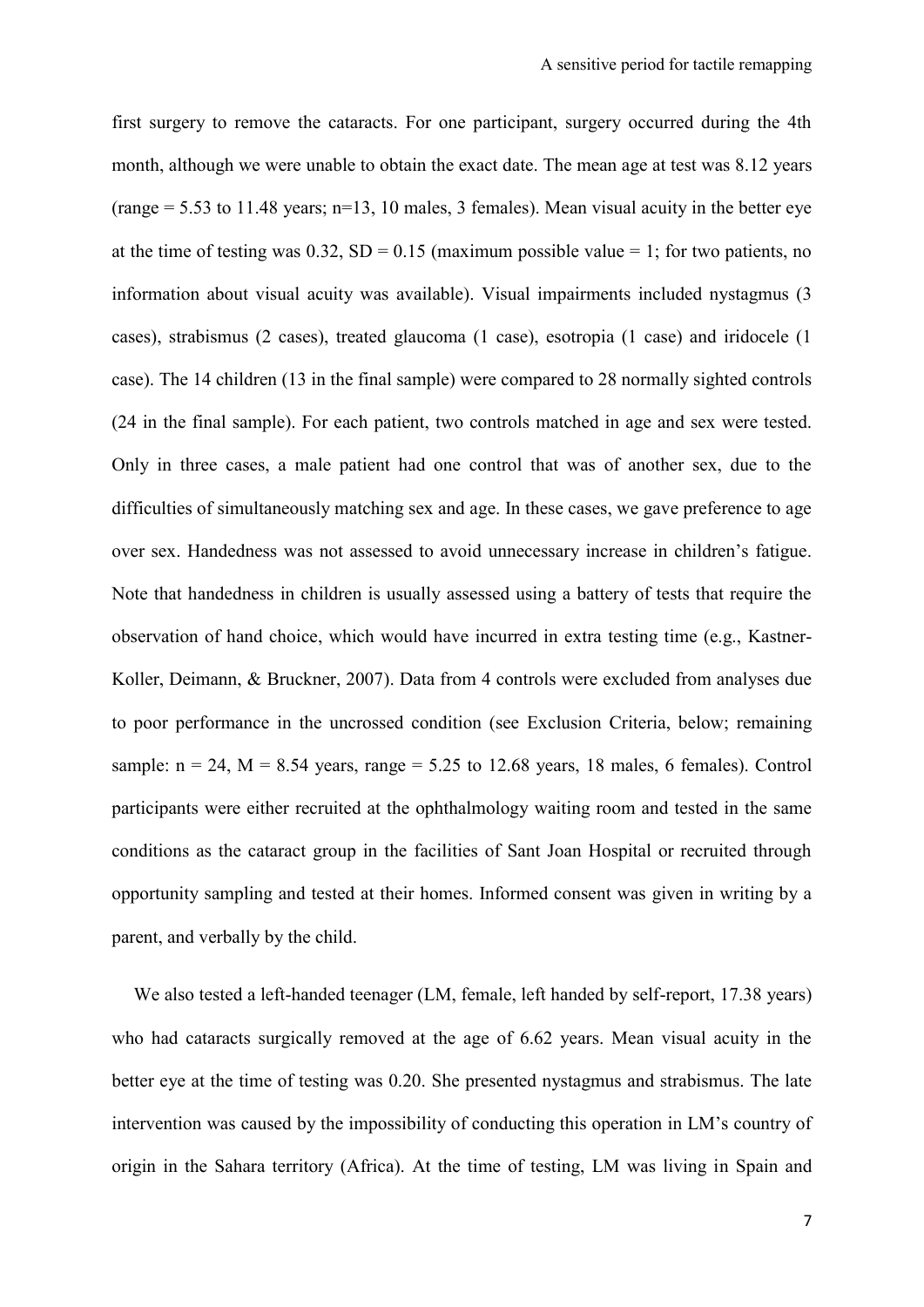finishing her final year of high school. No general cognitive impairments were evident at the time of testing. Sex and age were matched in the control group for patient LM (n=14, all female,  $M = 20.77$  years,  $SD = 1.97$ ). Five controls were also matched in left-handedness (as assessed by the Edinburgh Inventory,  $M = -0.67$ ,  $SD = 0.37$ , where -1 is a pure left handed). We chose a sample of five as this was the size of the control group used by Ley and colleagues (2013). For completeness, we increased the sample to 14 subjects (a standard number for a study using the crossed hands paradigm), matching both sex and age, but independently of handedness (i.e., the last 9 controls were right handed). The experiment was approved by the ethics committee of the medical council of Sant Joan de Déu Hospital and was conducted in accordance with the Declaration of Helsinki (2004). Participants received a small gift for taking part.

#### Apparatus and Methods

Tactile stimuli consisted of two vibrotactile stimuli at suprathreshold intensity delivered through Oticon bone conductors (sized about  $1.6 \times 1 \times 0.8$  cm. Type BC 461–012, Oticon Ltd., Milton Keynes, U.K.). The stimulation was controlled using DMDX (Forster & Forster, 2003) and presented for 35 ms with a frequency of 200 Hz. Each tactile stimulus was inserted inside the body of a small cuddly toy  $\sim$  13 cm in length and  $\sim$ 4 cm in wide). Both toys were identical, except for a piece of cloth placed around the neck which differed in colour. A toy was held with each hand, and the hands were positioned in front of the participant at a comfortable distance, either crossed or uncrossed. The two successive stimuli were presented at 12 different stimulus onset asynchronies (SOAs), which is a standard number in TOJcrossed hands paradigms:  $\pm 1500$ ,  $\pm 800$ ,  $\pm 400$ ,  $\pm 180$ ,  $\pm 80$ ,  $\pm 40$ , with negative SOA indicating left hand first stimuli, according to the method of constant stimuli. These values were chosen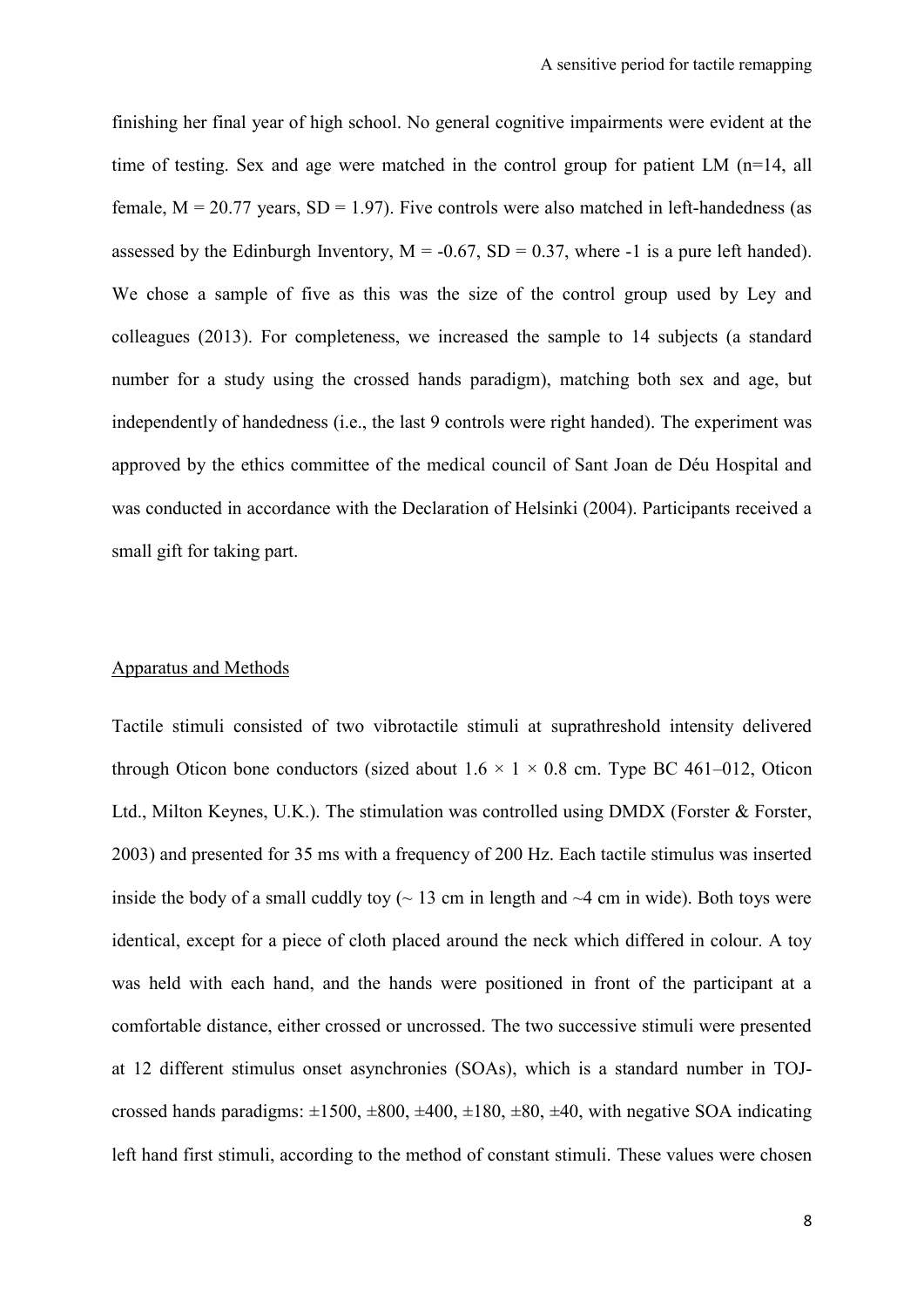to allow for a large range of responses even in children, from totally correct, (at  $\pm 1500$  ms), to mostly random responses  $( $\pm 40$  ms). The sound of the vibrators was masked by white$ noise presented via headphones.

#### Procedure

All participants took part in a single session. Participants were asked to sit in front of a computer screen (13'' laptop) and hold a toy with each hand. The arms were positioned either uncrossed or crossed over the body midline in front of the participant. Participants were asked to make unspeeded judgments of which stimulus came first and move the hand holding the toy that was stimulated first. In the case of the children, they were told that they were the judge of a race between the two toys and that they should report the winner of each race. Every trial started with the appearance of a picture of Spider-Man or a tiger centrally located on the screen, followed one second later by the first tactile stimulus. Participants were instructed to fixate on the central figure. To keep children engaged in the task, feedback was provided with the appearance of a large "¡MUY BIEN!" (very good!) or a small cross (for incorrect responses), in the middle of the screen every time they made a response. Moreover, a system of stickers of different colours was used to give children feedback on their performance. This was used to promote the engagement of the children and therefore the feedback provided by the stickers did not always correspond to actual performance. Participants completed 10 blocks in total and the posture of the arms, either crossed or uncrossed, changed every block (four participants in the cataracts groups and two in the control group completed less than 10 blocks - from 6 to 9 blocks). Initial posture was randomized across participants. Each SOA was presented 10 times in each posture. Responses from the participants were recorded by the experimenter on the keyboard. We allowed children to take several breaks to paint or play with toys, which resulted in quite a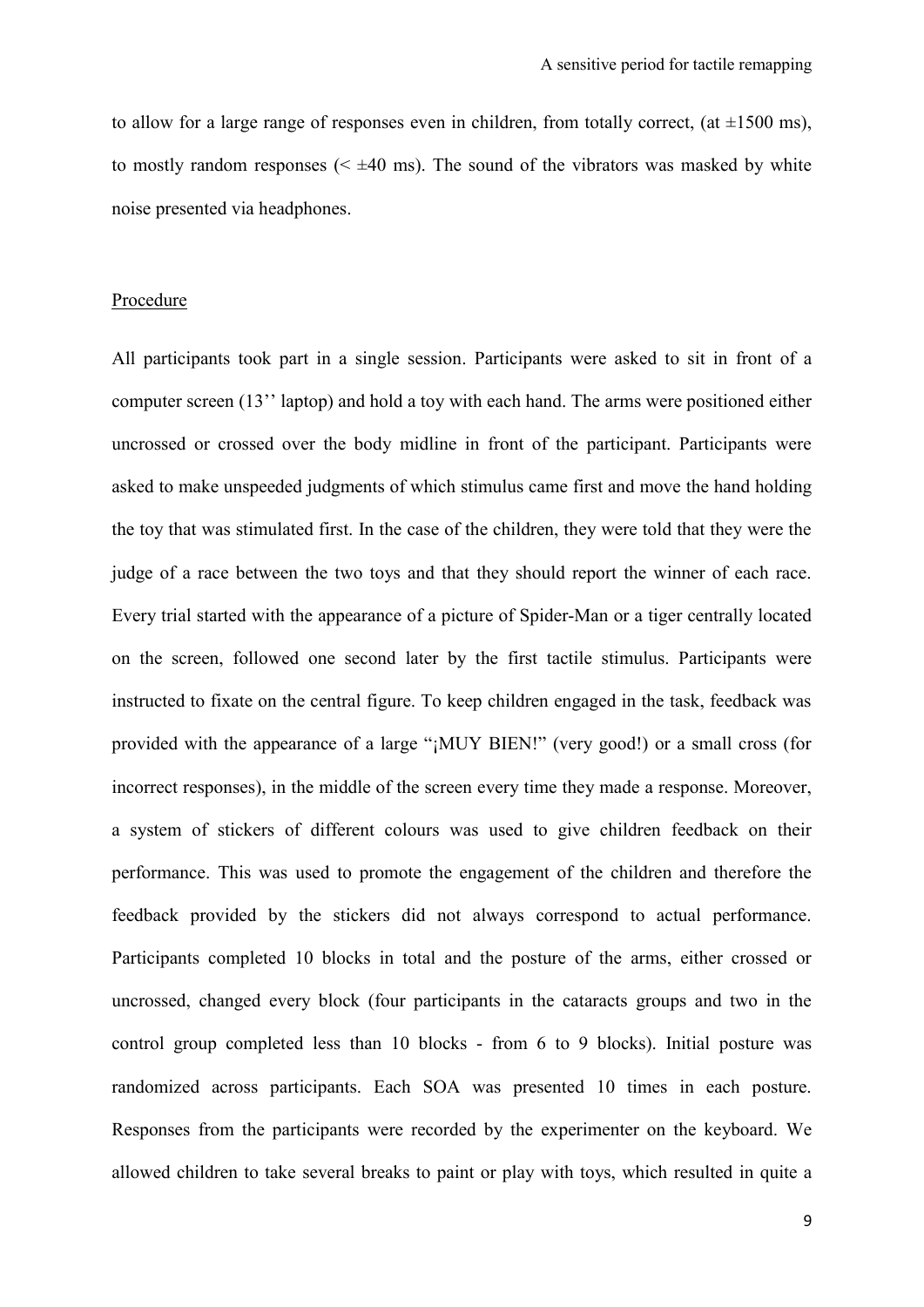long session overall (2 hours). In the case of adults, the experiment was substantially shorter (40 min), since they preferred to take shorter breaks between blocks (typically 1-3 minutes).

To ensure that participants were able to perform the TOJ task, two practice tests were conducted. In the first, tactile stimuli were applied to just one hand in the uncrossed hand posture (12 trials). Participants had to move the corresponding toy or indicate verbally which toy vibrated. If the participant did not understand the task, the single-target presentation was repeated. Thereafter, participants performed 12 TOJ trials in each posture using SOAs from 735 to 1235 ms. All participants successfully completed at least one correct run of both practice tests.

#### Analyses

TOJ performance was quantified using probit analysis as a measure of precision (Badde, Heed, & Röder, 2014; Heed, Backhaus, & Röder, 2012; Shore et al., 2002). The mean proportions of 'right-hand first' responses were first calculated for each participant, condition and SOA. These proportions were then transformed into their standardized z-score equivalents and then linearly regressed onto their corresponding SOA values (in secs) ranging from −180 to 180 ms. The regression slope was used as a measure of TOJ performance with steeper probit slopes indicating better performance. Only the shorter SOAs (−180 to 180 ms) were considered to derive the slope parameter as larger SOAs might include ceiling effects, artificially reducing the estimated slope (Badde et al., 2014; Heed et al., 2012; Ley et al., 2013; Shore et al., 2002). To corroborate our results, we also analyzed the cumulated percentage of correct responses over all SOA (Cadieux, Barnett-Cowan, & Shore, 2010; Heed et al., 2012; i.e., accuracy). This measure has the advantage of being free of the assumption that the response profile across SOA follows a specific distribution (as it is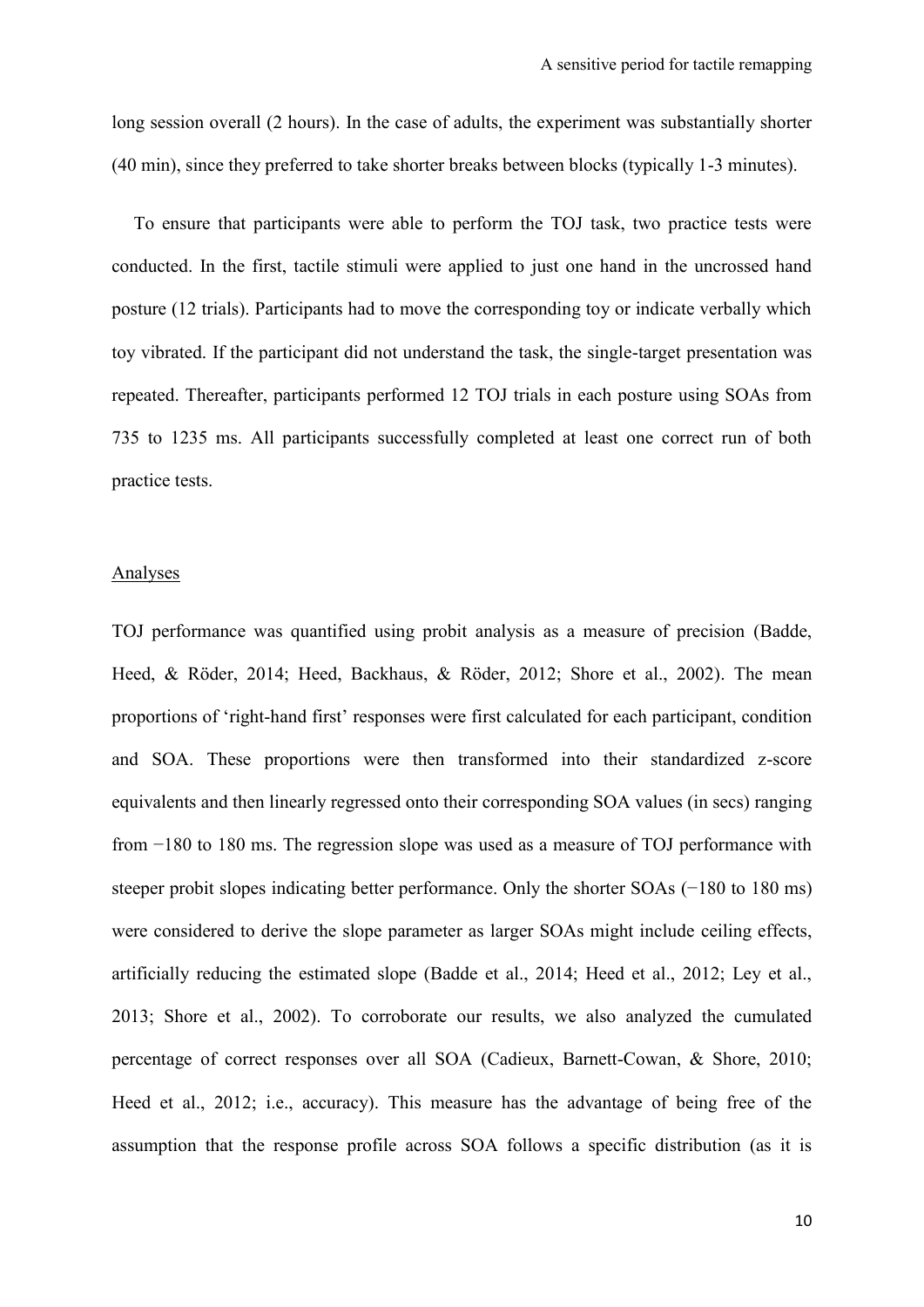assumed by probit transformation) and includes data from all SOAs. Trials where the participant was distracted or no clear answer was given were removed from analyses ( $M =$ 0.48% of trials across the children groups).

LM was compared to the controls by using a two-tailed Bayesian Standardized Difference Test (BSDT; Crawford, Garthwaite, & Porter, 2010), which compares the standardized difference of LM on the crossed and uncrossed postures against the difference between the performance in these postures in the control group. In this case, the test estimates the percentage of the control population exhibiting a *less* extreme difference between the two postures than LM and an effect size Z-DCC (Crawford et al., 2010), calculated using the following formula:

$$
z_{DCC} = \frac{\left[ \left( x - \overline{x} \right) / s_x \right] - \left[ \left( y - \overline{y} \right) / s_x \right]}{\sqrt{2 - 2r_{xy}}}
$$

where the case's scores on the two tasks are converted to z scores based on the control means and standard deviations ( $r_{XY}$  corresponds to the correlation between the two tasks in the control sample). Thereafter, Monte Carlo iterations of this formula are performed, to provide the lower and upper end points for a 95% credible interval for the true effect size (Crawford et al., 2010). The test was performed twice: with the control group matched in sex, age, and handedness (n=5) and with the full control sample (matched only in terms of sex and age;  $n=14$ ).

To compare LM's results with the study of Ley and colleagues (Ley et al., 2013), we also performed a modified two-tailed t-test for comparison of a single case's score to the score obtained in a control sample (Crawford et al., 2010). A single score was obtained by subtracting crossed minus uncrossed performance. Z-scores indicating the probability of LM falling into the distribution of the control group data were provided.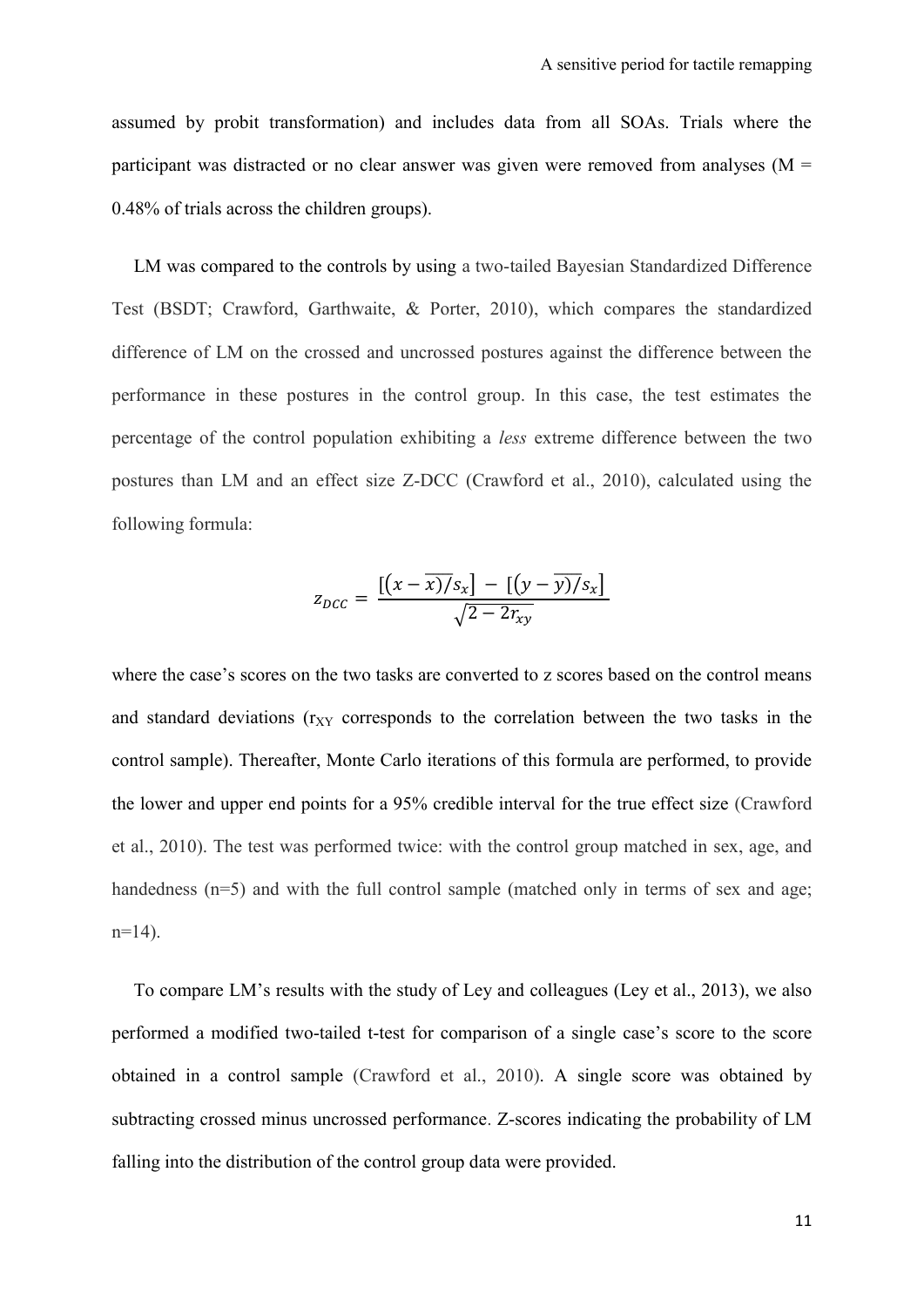A comparison between LM and a sample of the crossed-hands deficit of 343 participants is also provided. Data was taken with permission from twelve published studies and two nonpublished studies that tested similar bimanual TOJ paradigms on the fingers with crossed and uncrossed arms (corresponding to 22 experiments). Published data (in parenthesis are included the names of the experiments and conditions): 1st study (Yamamoto & Kitazawa, 2001; main TOJ task): n = 20; 2nd study (Wada, Yamamoto, & Kitazawa, 2004; left and right handed groups):  $n = 32$ ; 3rd study (Schicke & Röder, 2006; hands-only condition):  $n = 10$ ; 4th study (Azañón & Soto-Faraco, 2007; Experiments 1 and 2):  $n = 39$ ; 5th study (Roberts & Humphreys, 2008; Experiments 1 and 2):  $n = 18$ ; 6th study (Ley et al., 2013; controls for patient HS in Experiment 1):  $n = 5$ ; 7th study (Badde, Heed, et al., 2014; Experiment 2 - TOJ single task):  $n = 17$ ; 8th study (Badde et al., 2016; TOJ task):  $n = 19$ ; 9th study (Azañón, Stenner, Cardini, & Haggard, 2015; Experiment 1 - continuous condition): n=12; 10th study (Nishikawa, Shimo, Wada, Hattori, & Kitazawa, 2015; young and elderly groups, participants that were tested both in the crossed and uncrossed conditions only):  $n = 41$ ; 11th study (Azañón, Radulova, Haggard, & Longo, 2016; Experiments 1 and 4 - finger conditions):  $n =$ 29, 12th study (Azañón, Mihaljevic, & Longo, 2016, Experiments 1-3 aligned conditions). The unpublished data correspond to data of 39 participants (from currently two unpublished studies from our lab), plus the 14 controls for LM in this study.

Data for the histogram was analysed using both probit analyses and accuracy. In the case of the probit, only data from the intermediate SOAs were used (max SOA 110 to 240 ms), as larger SOAs would include ceiling effects (Badde et al., 2014; Heed et al., 2012; Ley et al., 2013; Shore et al., 2002), especially in the uncrossed posture and in studies were very long SOA were included. Given that each study included a different range of SOAs, we chose the range for each study that could produce a maximum probit slope (if a subject was perfect) of around 22.95, which is the maximum slope that can be obtained in the present study using the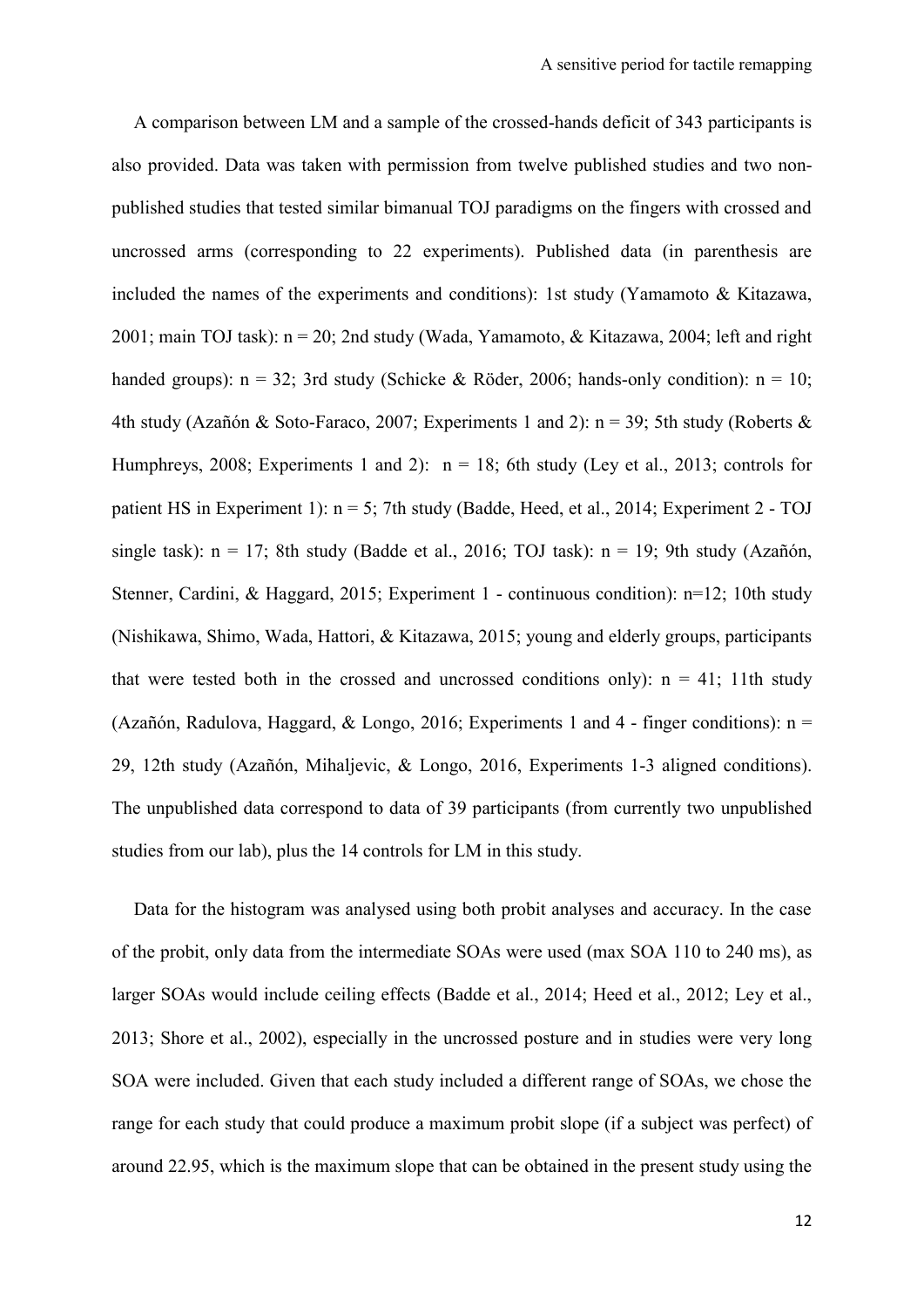intermediate SOAs of −180 ms to 180 ms. If the maximum possible slope was smaller than 22.95 by 2.5 units, two SOA values (one negative and one positive) were excluded, until the maximum possible slope was larger than 22.95. The maximum possible slope across experiments with the selected SOAs had an average of 27.95 (max =  $44.00$ , min =  $20.53$ ; SD  $= 7.26$ ). We used this conservative procedure to ensure that differences in the SOA range would not benefit LM results, but would set her performance in the lower limit of possible slope values. Indeed, her performance with uncrossed hands was below the top 25% of the data. Importantly, regardless of the use of this conservative procedure, her performance with crossed hands was within the top 2% of the data. Data from all the SOAs was used for the accuracy analyses.

### Exclusion Criteria

To exclude participants who did not understand the task and gave random responses, we compared performance when the left hand was stimulated first (negative SOAs) with performance when the right hand was stimulated first (positive SOAs) with a paired-sample ttest for each participant in the uncrossed condition (Pagel et al., 2009). Participants were excluded from further analysis when the percentage of right first responses did not differ between right and left hand first stimuli ( $p > 0.1$ ). Five participants were excluded according to this criterion in the study with children, one child operated for cataracts and four controls. Accuracy across SOAs in the uncrossed condition was below 60% in these participants. Accuracy in the uncrossed condition for the rest of the sample was above  $60\%$  (M = 83%; SD  $= 10\%$ ). Thus, only children who had understood the task instructions and could perform the task in the uncrossed posture were included in the final sample.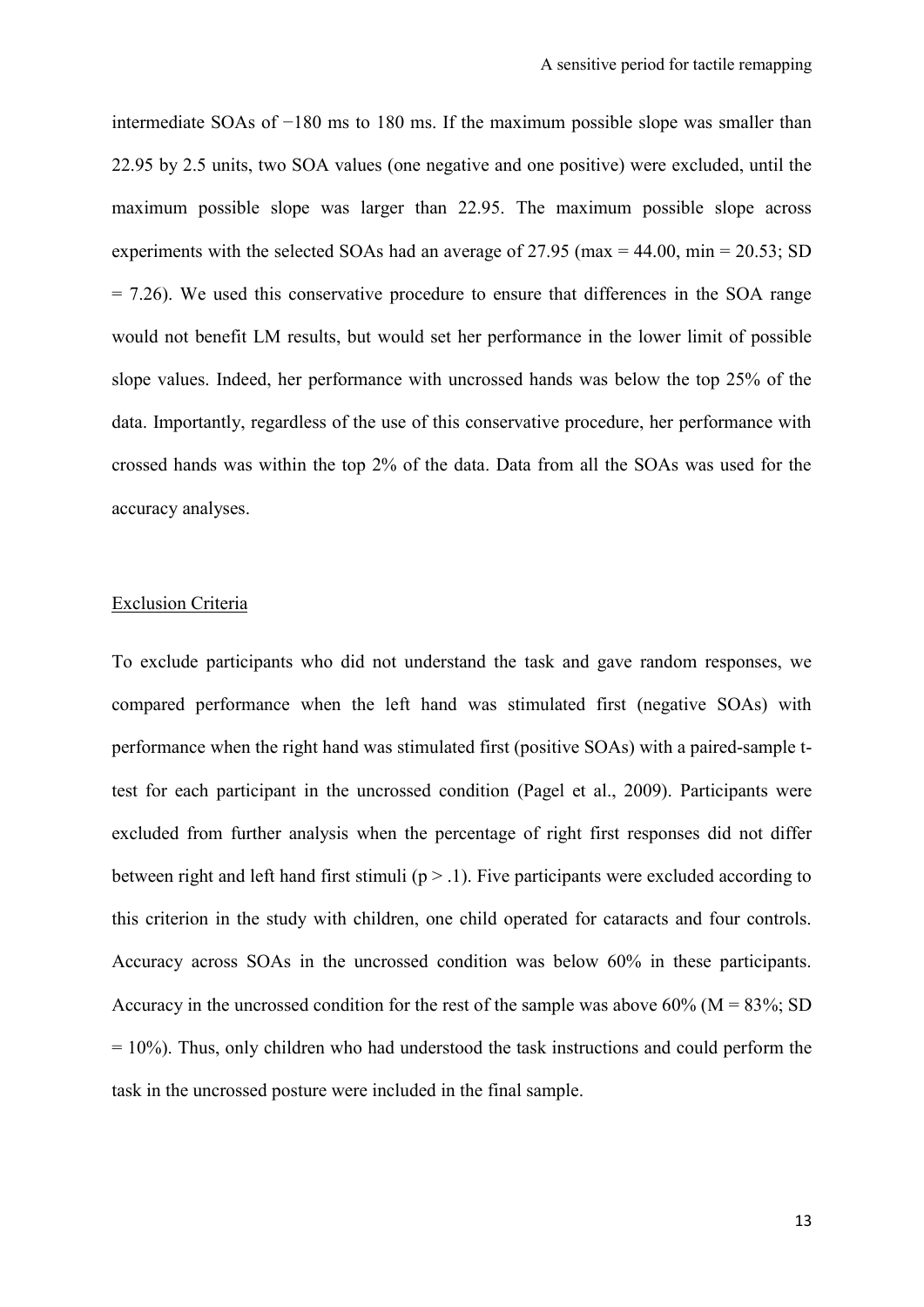## **Results**

## Cataracts removed before five-months of age

Thirteen children treated for bilateral congenital cataracts before the age of 5 months were compared to 24 normally sighted age and sex matched controls. As shown in Figure 1, there was a general detriment in performance when children performed the task with hands crossed, compared to uncrossed. This replicates the well-known crossed-hands deficit (Shore et al., 2002; Yamamoto & Kitazawa, 2001). This was confirmed by a main effect of posture on the probit analyses in a mixed ANOVA with posture as within-subjects factor and group as a between-subjects factor (F(1,35) = 34.66, p < 0.001,  $\eta_p^2 = 0.50$ ). Critically, however, there was no main effect of group (F(1,35) = 2.75, p = 0.11,  $\eta_p^2 = 0.07$ ), nor an interaction of group and posture (F(1,35) = 0.86, p = 0.36,  $\eta_p^2$  = 0.02). Similar crossed-hands deficits were observed in the cataract (M crossed-hands deficit = 5.10, SD = 3.82, t(12) = 3.59, p = 0.003,  $d_z = 0.99$ ) and the control group (M = 7.01, SD = 6.38, t(23) = 5.39, p < 0.001,  $d_z = 1.10$ ).

To circumvent the assumption that the response profile across SOAs follows a specific distribution, as in probit analyses, we also computed the overall accuracy (Cadieux et al., 2010). Again, only the main effect of posture was significant (F(1,35) = 63.23, p < 0.001,  $\eta_p^2$  $= 0.64$ ; interaction,  $p = 0.25$ ). Further, there was no correlation between the amount of crossed-hands deficit in the cataracts group and the duration of the deprivation ( $r^2$  = 0.03, p = 0.92; excluding the participant whose exact data of surgery is unknown).

Overall, these results suggest that visual input during the first 5 months of age (3.01 months in average) is not critical for the development of an automatic external reference frame for touch.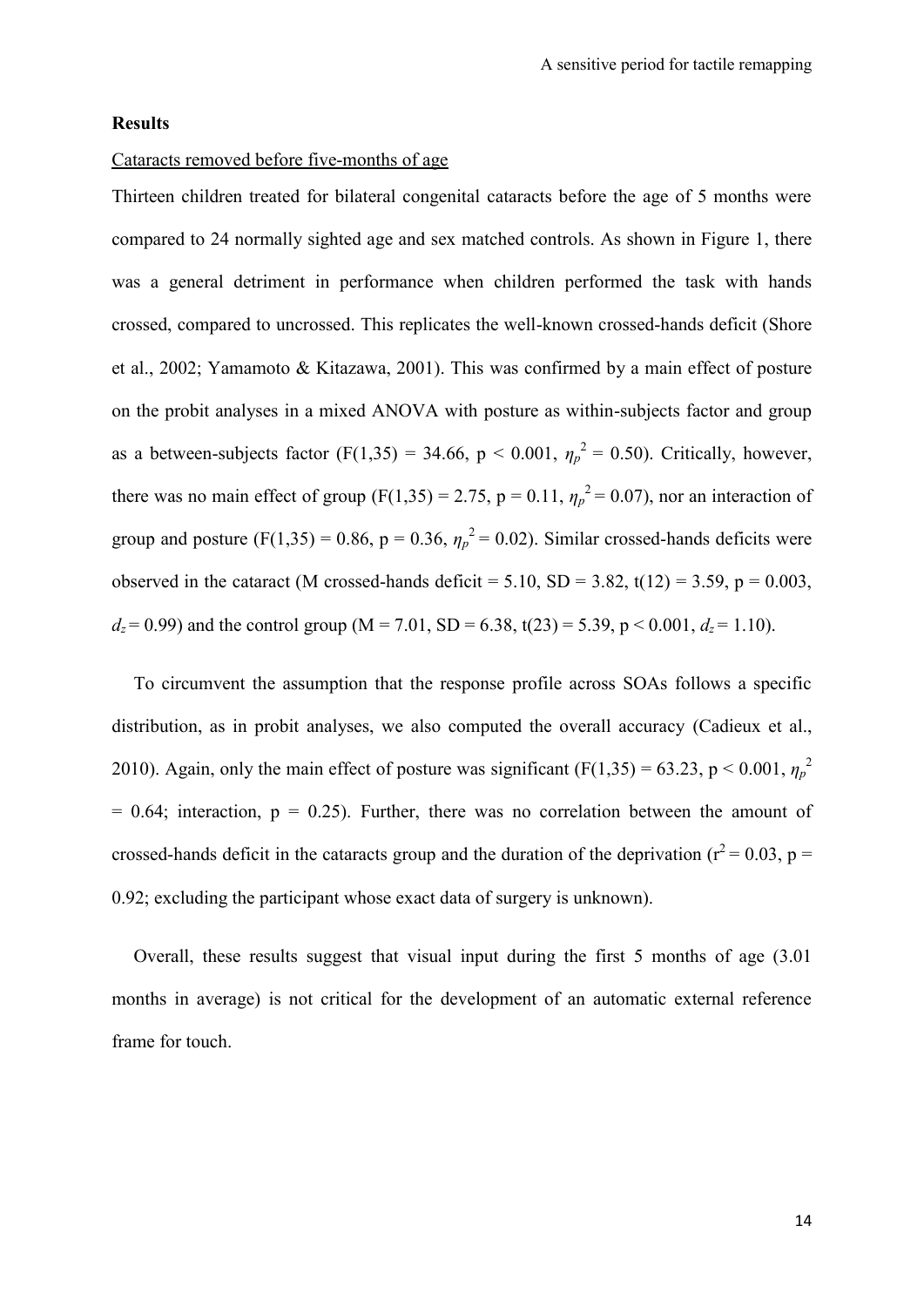

**Figure 1.** Proportion of right-hand first responses across the different SOAs – cataracts data. The graph on the left depicts data from the uncrossed conditions in the cataracts (grey) and the control (blue) group, respectively. The graph on the right depicts data from the crossed conditions. Error bars represent the SEM.

## Case study

As for the younger group, we found a clear crossed hands deficit in the control group  $(t(13) =$ 10.95,  $p < 0.001$ ;  $d_z = 2.93$ ; Figure 2). Thus, in the uncrossed condition, slopes were steeper (M probit = 17.88, SD = 3.68) than in the crossed condition ( $M = 6.10$ , SD = 3.85). This pattern of results was observed in every control. In striking contrast, LM showed similar performance in both postures (uncrossed: 19.63; crossed: 17.86), showing no apparent crossed-hands deficit. The lack of a crossing effect cannot be attributed to the order in which LM performed the two conditions, as she started the task with hands crossed so any effect of practice would increase the apparent crossed-hands deficit.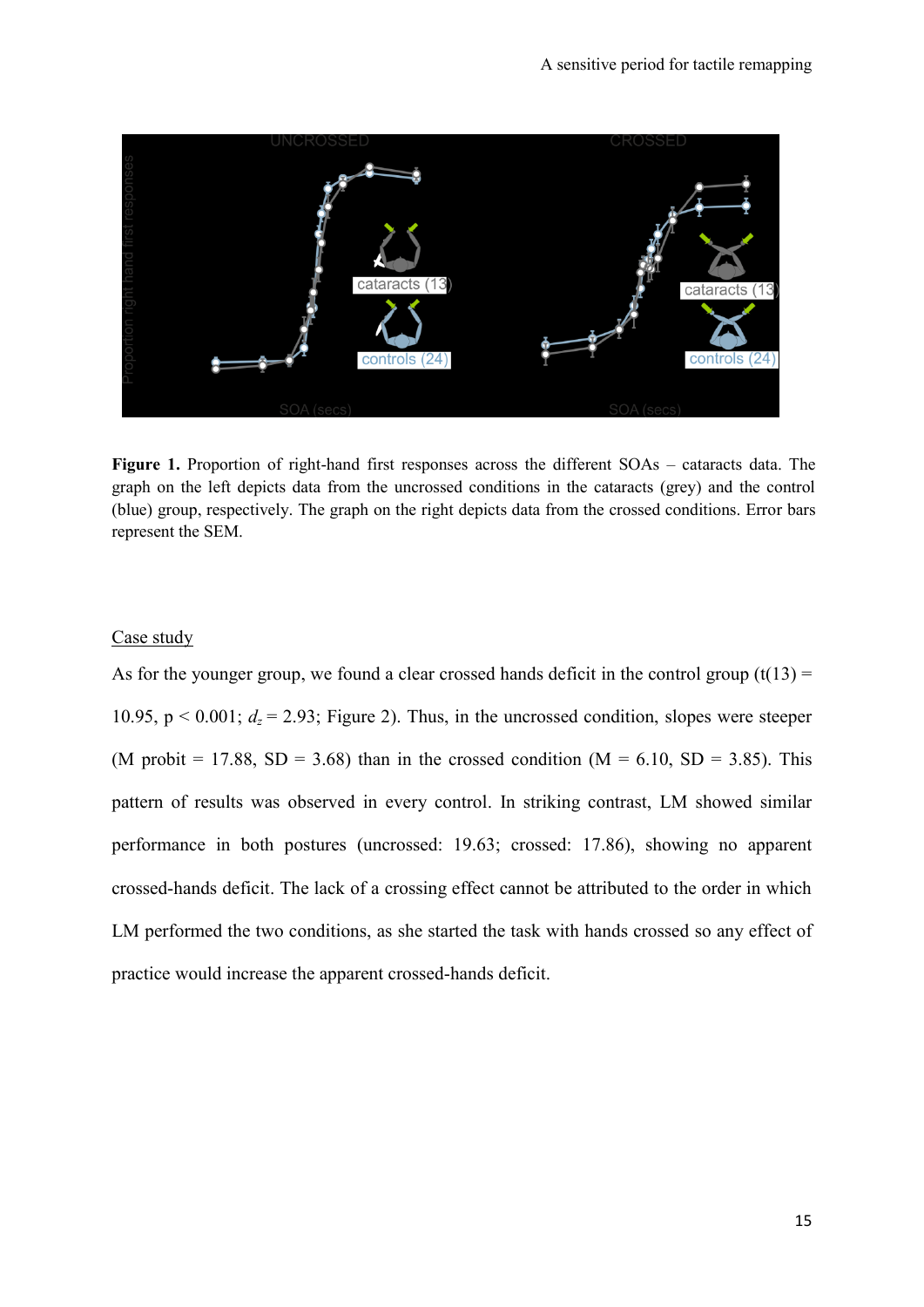

**Figure 2.** Proportion of right-hand first responses across the different SOAs – case study. The graph on the left depicts data from the uncrossed conditions for LM (grey) and the control group (blue), respectively. The graph on the right depicts data from the crossed conditions. Error bars represent the SEM.

To verify this dissociation, we applied the two-tailed Bayesian Standardized Difference Test (BSDT; Crawford et al., 2010), which compares the standardized difference of an individual's performance on two tasks (i.e., crossed, uncrossed) against the difference between those tasks in the control sample. The two-tailed p-value for this test was  $p = 0.04$ , which estimates the percentage of the control population exhibiting a less extreme difference between the two postures than LM. The effect size (Z-DCC) for the difference between LM and controls was  $-2.41$  (95% credible interval  $= -3.85$  to  $-1.20$ ). Thus, LM's difference in performance is over two standard deviations from the mean difference in controls. To have a direct comparison with Ley's results (Ley et al., 2013) we also verified this dissociation using a modified two-tailed t-test procedure outlined by Crawford and Howel (1998). LM's test score (uncrossed minus crossed performance  $= 1.77$ ) was statistically different to that of the control group ( $M = 11.78$ ,  $SD = 4.62$ ; t Crawford = -2.40,  $p = 0.032$ , effect size for the difference between LM and controls =  $2.49$ ,  $95\%$  CI =  $3.55$  to  $-1.39$ ).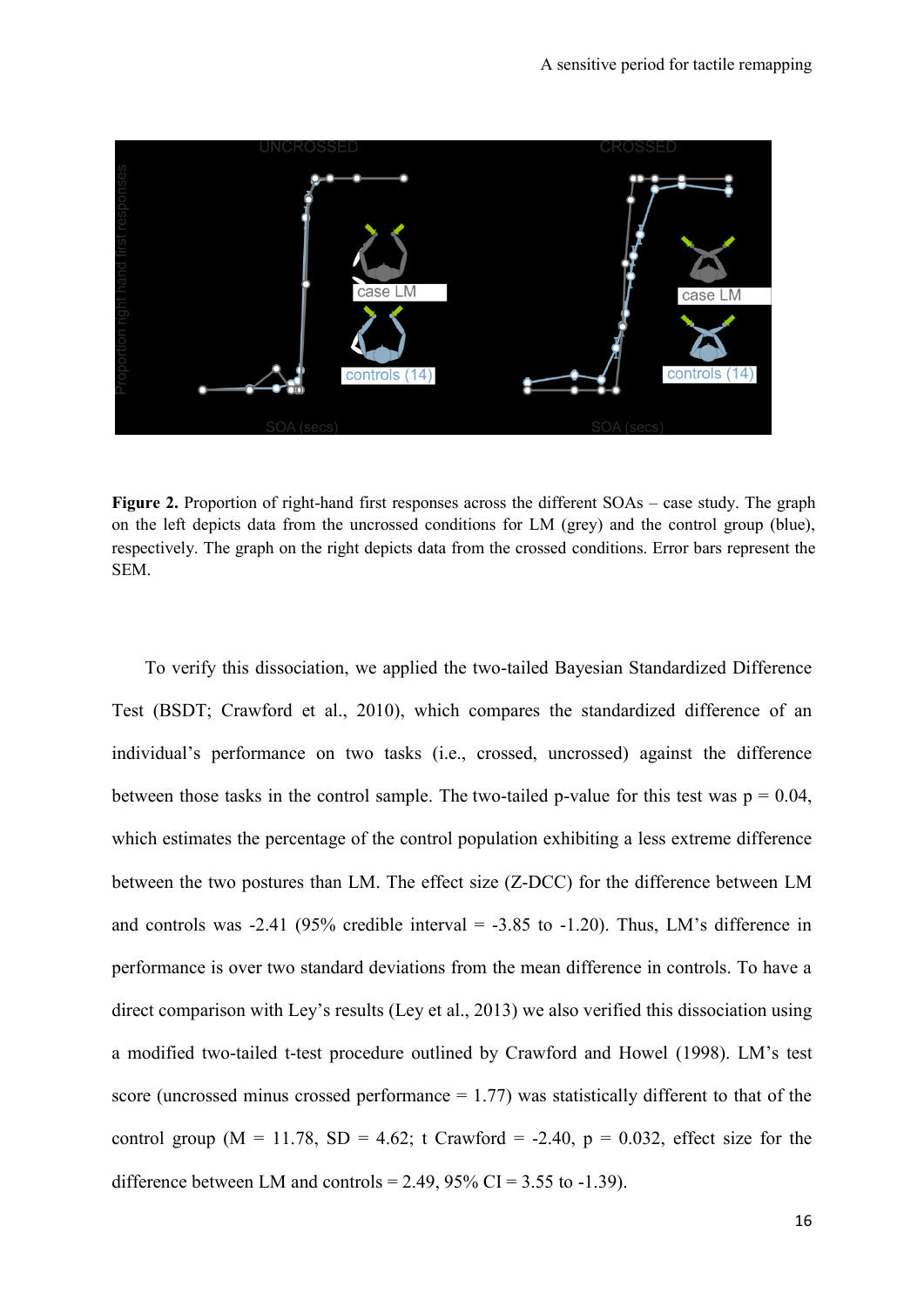Interestingly, similar results were obtained when comparing LM against part of her control group, matched in left-handedness (as assessed by the Edinburgh Handedness Inventory;  $n=5$ ;  $M = -0.67$ ,  $SD = 0.37$ , where -1 is a pure left handed). The two-tailed p-value for the BSDT test was  $p = 0.02$  (Z-DCC = -4.49 with a 95% credible interval = -9.27 to -1.16). This is relevant as some studies have reported differential effects on tactile spatial resolution with hands uncrossed, depending on handedness (Wada et al., 2004).

Similarly, analyses on accuracy revealed higher performance for the control group in the uncrossed (M = 96.07%, SD = 3.19%) than the crossed posture (M = 81.20%, SD = 5.39%;  $t(13) = 11.06$ ,  $p < 0.001$ ;  $d_z = 2.96$ ). LM however, showed similar values for both uncrossed (94.42%) and crossed postures (91.67%). A comparison of LM with the control group using BSDT revealed a 2% probability that the standardized difference for a member of the control population would be smaller than that of LM ( $p = 0.02$ ; Z-DCC = -2.62, 95% credible interval =  $-3.89$  to  $-1.53$ ).

In Figure 3 we compared performance of LM in the two postures with that of 343 participants from eleven published studies (Azañón et al., 2015, 2016; Azañón & Soto-Faraco, 2007; Badde et al., 2016; Badde, Heed, et al., 2014; Ley et al., 2013; Nishikawa et al., 2015; Roberts & Humphreys, 2008; Schicke & Röder, 2006; Wada et al., 2004; Yamamoto & Kitazawa, 2001) and three non-published studies tested in similar bimanual crossed-hand TOJ paradigms. LM's performance in the crossed hands posture was in the top 2-3% of the population (with a percentile of 98 and 97, for probit slopes and accuracy, respectively). Importantly, the high performance of LM in the crossed hands posture, as compared to the rest of participants, cannot be attributed to a higher tactile temporal resolution or the fact that the task performed by LM was easier in general. This is so, as LM performed well below the top 5% when the hands were uncrossed (with a percentile of 73 and 87, for probit slopes and accuracy, respectively).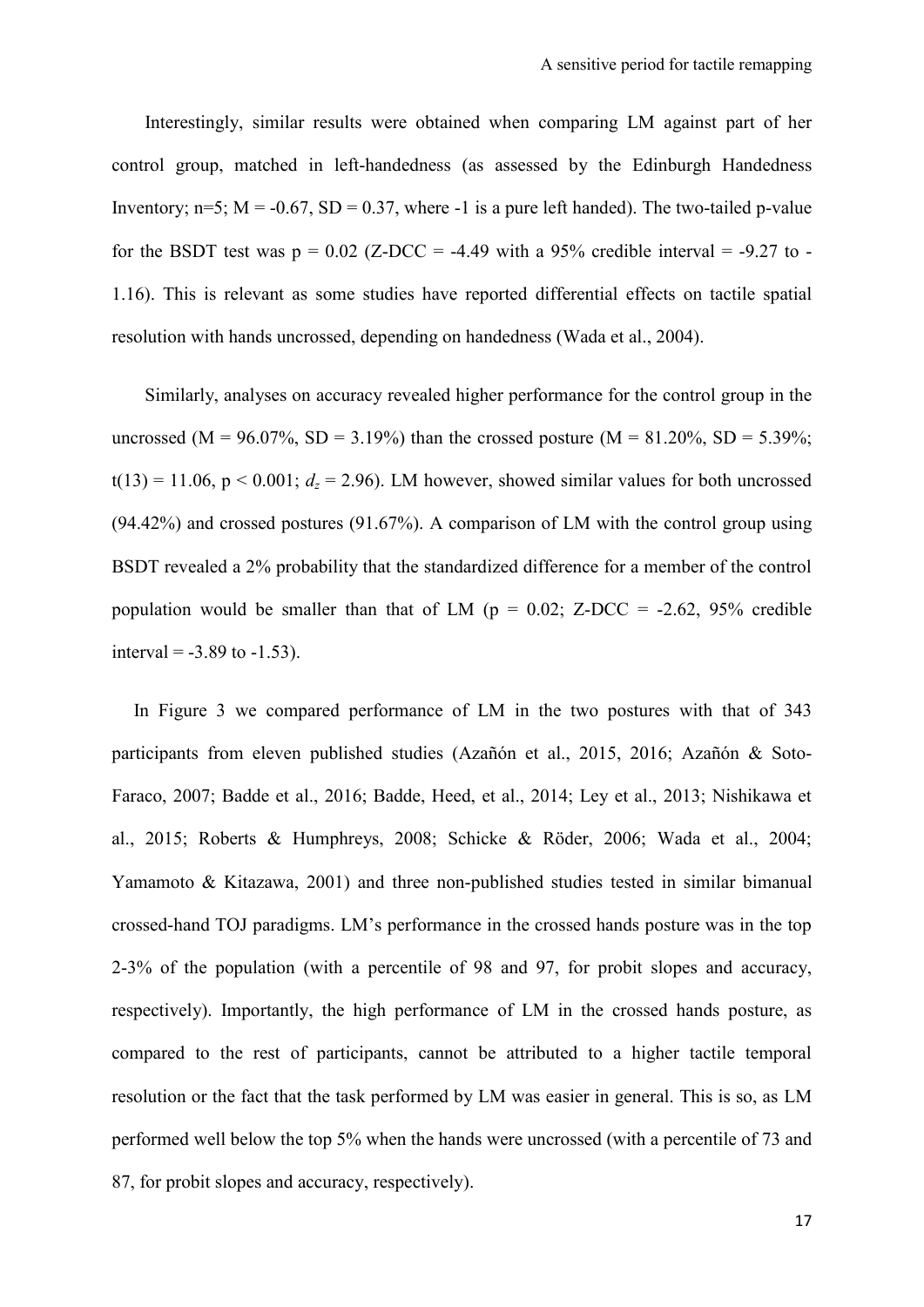

**Figure 3** Histogram of the performance of 343 participants tested on bimanual TOJ paradigms in different studies (see methods section), under crossed (blue bars) and uncrossed (grey bars) postures. The data consist of 12 published studies, 2 unpublished, and LB's control group in this study (22 experiments in total; unpublished data: 39 participants). The data is analysed using probit analyses (left panels) and accuracy (right panels). LM's performance is marked with a dotted line.

#### **Discussion**

We investigated whether the use of an automatic remapping of touch into an external reference frame requires visual input during the first months of life. Extensive previous research has shown that normally-sighted humans localize touch into external coordinates automatically. Here, we tested the spatial remapping of touch in a group of children who were born with cataracts and were, thus, deprived of vision for the first months of life (up to 5 months of age). Despite this lack of early visual experience, these children showed the crossed-hands deficit indistinguishably from a matched control group. This result demonstrates that visual input during the first five months of age is not a prerequisite for normal development of tactile remapping. In striking contrast, LM, whose cataracts were not removed until 6.7 years of age, showed no crossed-hands deficit at all, similar to the case recently reported by Ley and colleagues (2013). Together, these results demonstrate a clear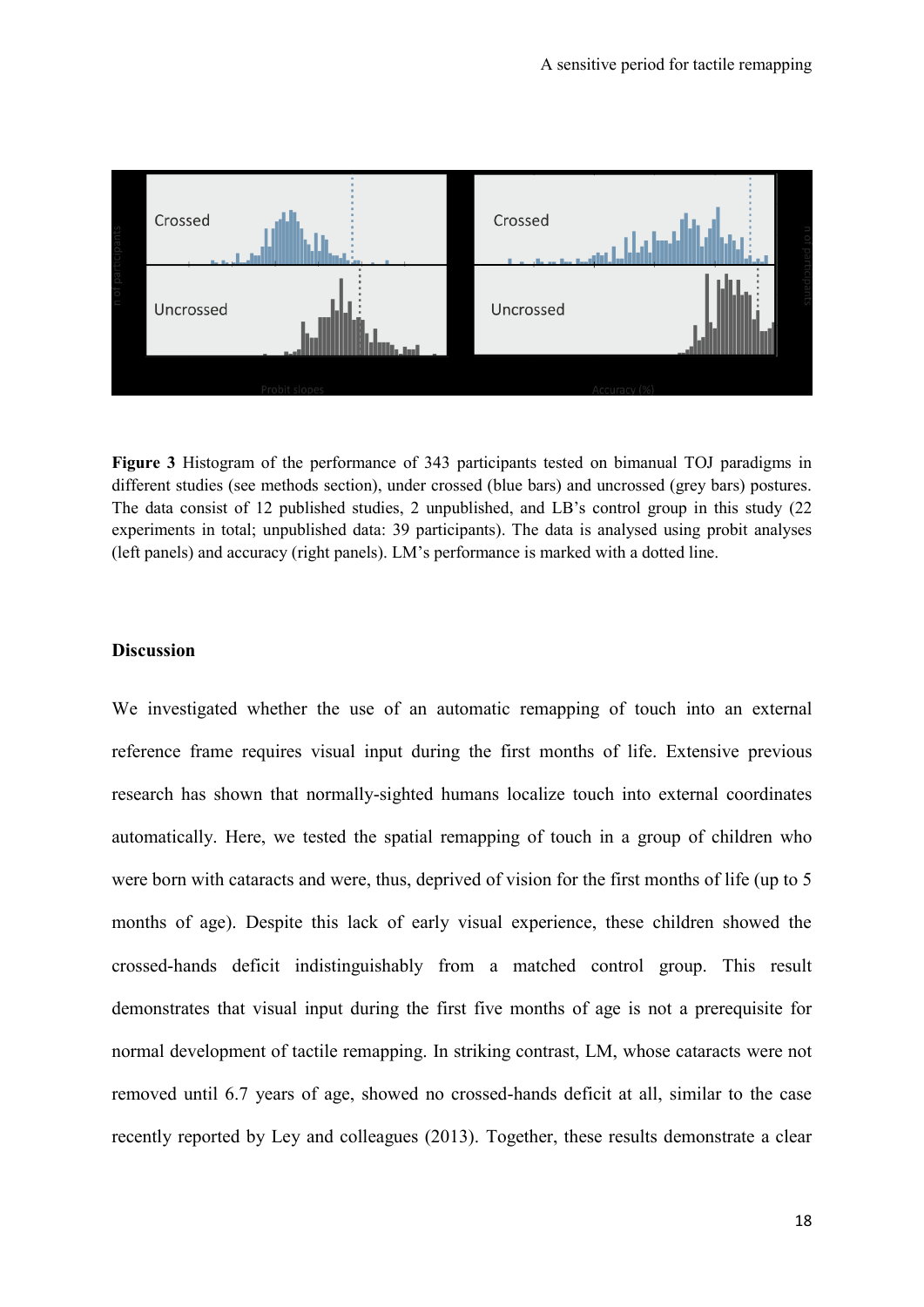sensitive period for the effects of visual exposure on tactile remapping which – critically – does not include early infancy.

Little research has tested the role of early visual input in the development of cognitive functions outside of vision. Nevertheless, it has been shown that visual input in early infancy is a prerequisite for normal development of audio-visual multisensory functions, affecting lipreading capabilities or the McGurk illusion (Putzar et al., 2010; Putzar, Goerendt, Lange, Rösler, & Röder, 2007; Putzar et al., 2010). Critically, however, some of the participants in these studies had substantially longer periods of visual deprivation (some of them beyond infancy; from 1.5 to 24 months) than the children we tested. However, other studies have shown that shorter periods of visual deprivation (even less than 6 months of age) are enough to prevent normal development of visual functions, such as holistic face processing (Grand, Mondloch, Maurer, Brent, & Columbia, 2004), visual acuity (Gelbart, Hoyt, Jastrebski, & Marg, 1982) and visual-spatial attention (Goldberg, Maurer, Lewis, & Brent, 2001). The normal development of functions not directly related to vision may require larger amounts of experience and therefore longer periods of visual input (Wallace & Stein, 2007). Indeed, recent reports have shown that significant postnatal experience is required to remap touch automatically in external space (Begum Ali et al., 2015; Bremner, Mareschal, et al., 2008; Rigato et al., 2014). Bremner and colleagues (Bremner, Mareschal, et al., 2008), found that 6.5-month-olds were biased to respond to single touches on a hand in the direction appropriate to the uncrossed-hands posture, independent of whether the arms were actually uncrossed or crossed. It was not until age ten months that manual responses were made appropriately in both postures (Bremner, Mareschal, et al., 2008). A recent study has shown even earlier signs of remapping, with six months infants being less accurate in their orienting responses to tactile stimuli on the feet when crossed (Begum Ali et al., 2015). The emergence of tactile remapping at this age has been proposed to be associated with the ability to perform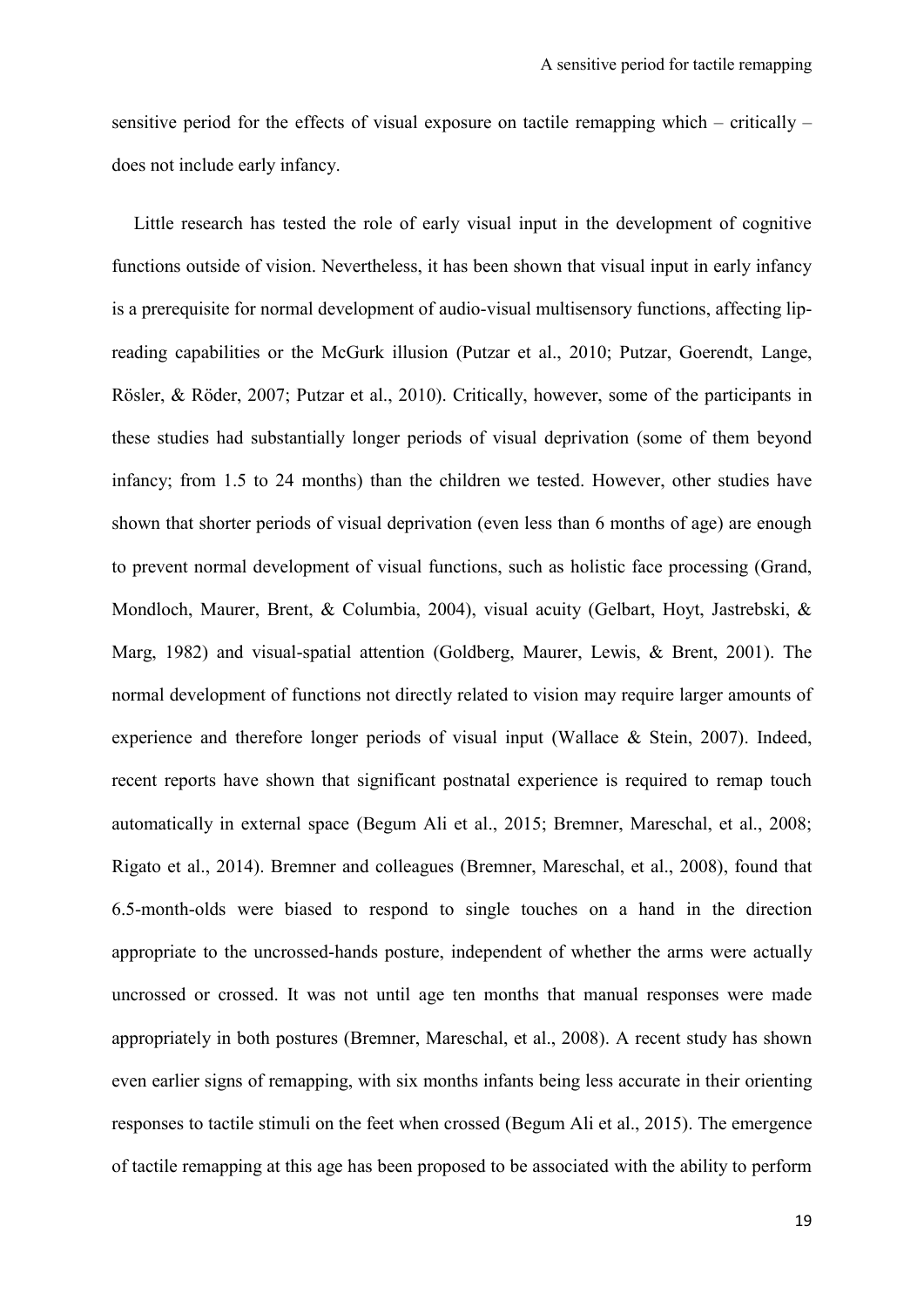the first reaches across the body midline, suggesting a tight relation with experience (Bremner, Holmes, & Spence, 2008; Rigato et al., 2014). In close relation, infants before the age of 6 months stare at other people's faces more than at other people's hands, and this pattern reverses gradually with age (Fausey, Jayaraman, & Smith, 2016). Again, this change in preference might be related to a change in their own motor skills. It has also been proposed that even though children have the ability to localize touch in external space at the age of one year, they do not do so automatically until the age of 5.5 years (Pagel et al., 2009; Röder, Heed, & Badde, 2014). This is indeed one of the main reasons why we did not test younger children in this study. Overall, these studies highlight the role of experience in the development of an automatic remapping system (Begum Ali et al., 2014, 2015; Pagel et al., 2009; Rigato et al., 2014).

The present results show that deprivation of visual input during the first 5 months of age is not enough time to prevent the development of automatic, visually-based, remapping of touch. Indeed, children operated before the age of 5 months did not show any apparent difference with the controls. Note however, that even though the first signs of tactile remapping are observed a bit later in life (after 6 months of age or later; Begum Ali et al., 2015), five months of visual deprivation could have been enough to affect processing of functions that emerge later in life. Indeed, early visual deprivation have shown to impact on the normal development of capabilities that will not appear until later in development (Lewis & Maurer, 2009; Maurer, Mondloch, & Lewis, 2007). For instance, visual deprivation before the first 6 months of age affects normal sensitivity to high visual spatial frequencies (Ellemberg, Lewis, Maurer, Hong Lui, & Brent, 1999), despite the fact that deprivation ended years before visually non-impaired children are able to see such high-spatial frequencies. Even stronger, 7 weeks of visual deprivation is enough to prevent normal development of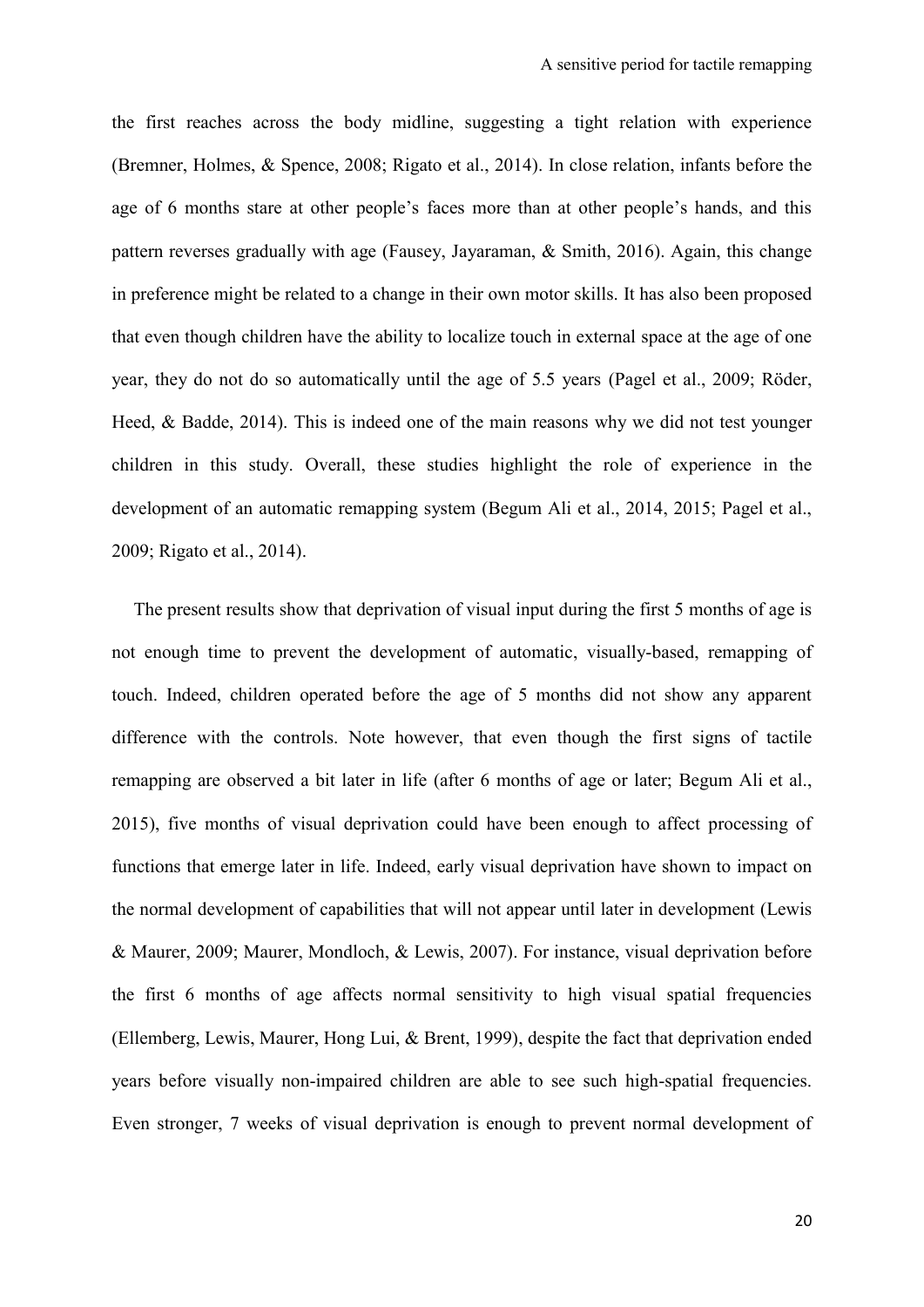sensitivity to fine detail when children are older than 5 years old, even though there is a normal improvement by 1 year of age (Maurer & Lewis, 2001).

On the other hand, the performance of LM, whose cataracts were removed at age seven, resembled that of congenitally blind individuals (Röder et al., 2004). This suggests that the emergence of automatic remapping of touch in visually-based external space requires visual input during some period of time. These findings provide confirmatory evidence of a single case of a man born with cataracts who was operated on at the age of two presented by Ley and colleagues (Ley et al., 2013). Similar to LM and congenitally blind individuals, this participant showed no crossing effect in a tactile TOJ task, suggesting anatomical rather than visual-external coding of touch. Importantly, we also showed the prevalence of the crossedhands deficit in the sighted population, by means of a histogram depicting the performance of more than 300 participants tested in different laboratories and using slightly different paradigms. Thus, we demonstrate here that the high level of performance showed by LM is highly unusual. Overall, these data support the hypothesis of a sensitive period for the acquisition of an automatic use of visual space for the coding of tactile input.

Importantly, the lack of crossed hands deficit in LM as compared to the congenital group is unlikely to reflect the amount of time after deprivation, as this time was similar  $(LM =$ 10.76 years; cataracts group range from 6.51 to 11.21 years). Moreover, the lack of crossed hands deficit in LM as compared to her control group is unlikely to be explained by a larger overall tactile experience or lower visual resolution capabilities showed by LM. First, both LM and the control group performed similarly in the uncrossed hands posture. Second, late blind individuals, who have been blind for as long as 40 years and have higher tactile acuity than sighted individuals, show similar crossing effects in tactile TOJ tasks as sighted participants (Röder et al., 2004). Thus, the current visual status does not seem to define the extent to which remapping occurs. Furthermore, the crossed-hands deficit persists after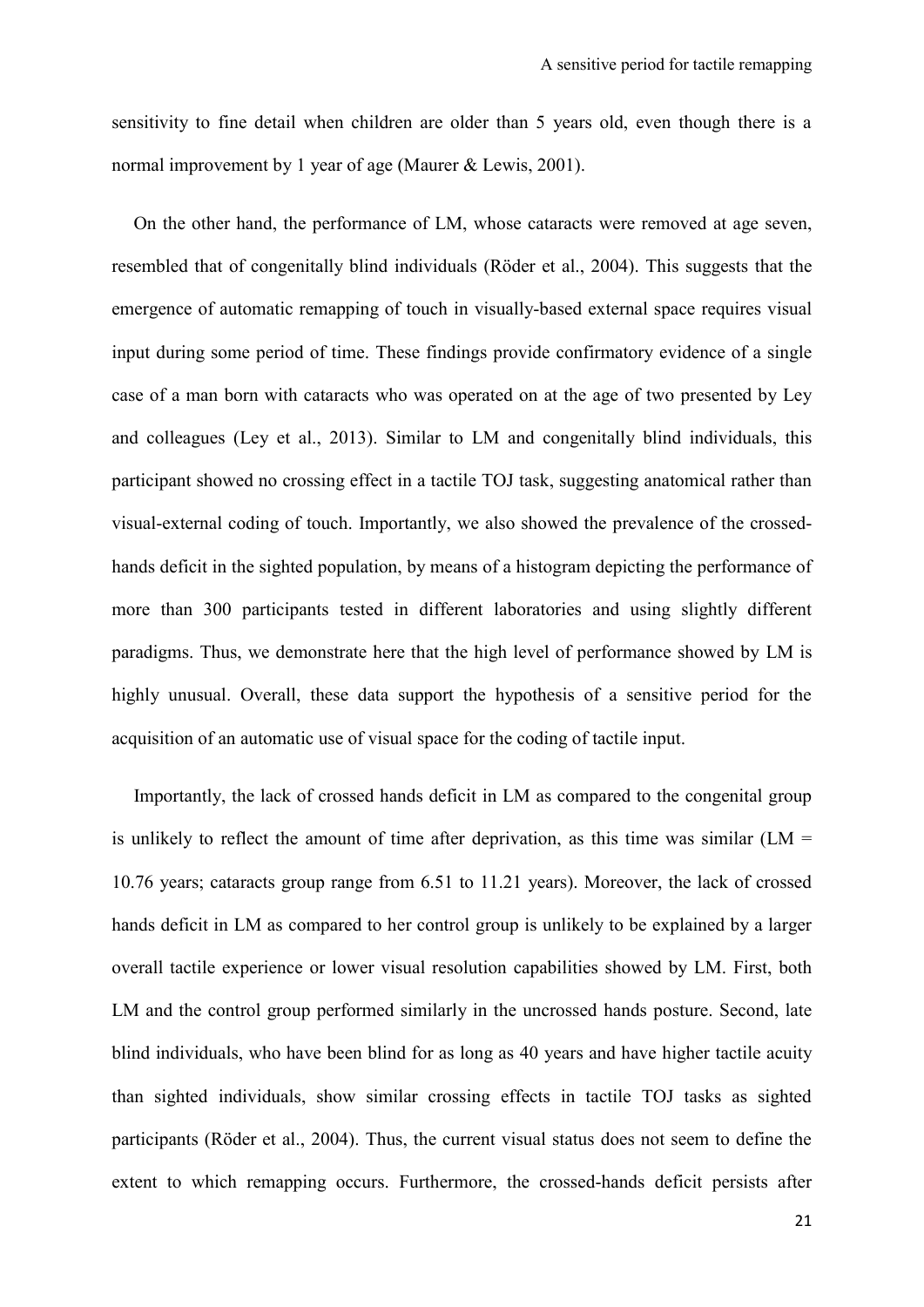training, which ameliorates the crossed-hands deficit to some extent, but does not eliminate it (Craig & Belser, 2006). Moreover, even though a few trials in the crossed posture can ameliorate the deficit in the absence of feedback, performance is reset to a lower level after each postural change (Azañón et al., 2015). Thus, the extent of tactile experience seems unlikely to define the amount of crossed-hands deficit that a person might experience.

Finally, the lack of deficit in LM as compared to her control group is unlikely to be explained by handedness. First, there is limited evidence that handedness has any meaningful effect on tactile remapping. Indeed, handedness does not appear to influence the precision (JND) of tactile remapping when hands are crossed, but seems only to relate to overall biases the left-right responses at short intervals (Wada et al., 2004). Only the uncrossed condition seems to be affected. More importantly, we found LM to perform significantly better than a control group that was matched, not only in sex and age, but also in handedness (n=5).

Our results clearly demonstrate that visual input during the first years of life is crucial for the acquisition of automatic remapping of touch in external, visually-based reference frame. Such automatic remapping does not recover when visual input becomes available later in life. However, visual input during the first five months of life is not critical for the development of this external map for touch. Thus, our data demonstrate a clear sensitive period for the effects of visual exposure on tactile remapping which, critically, does not comprise early infancy.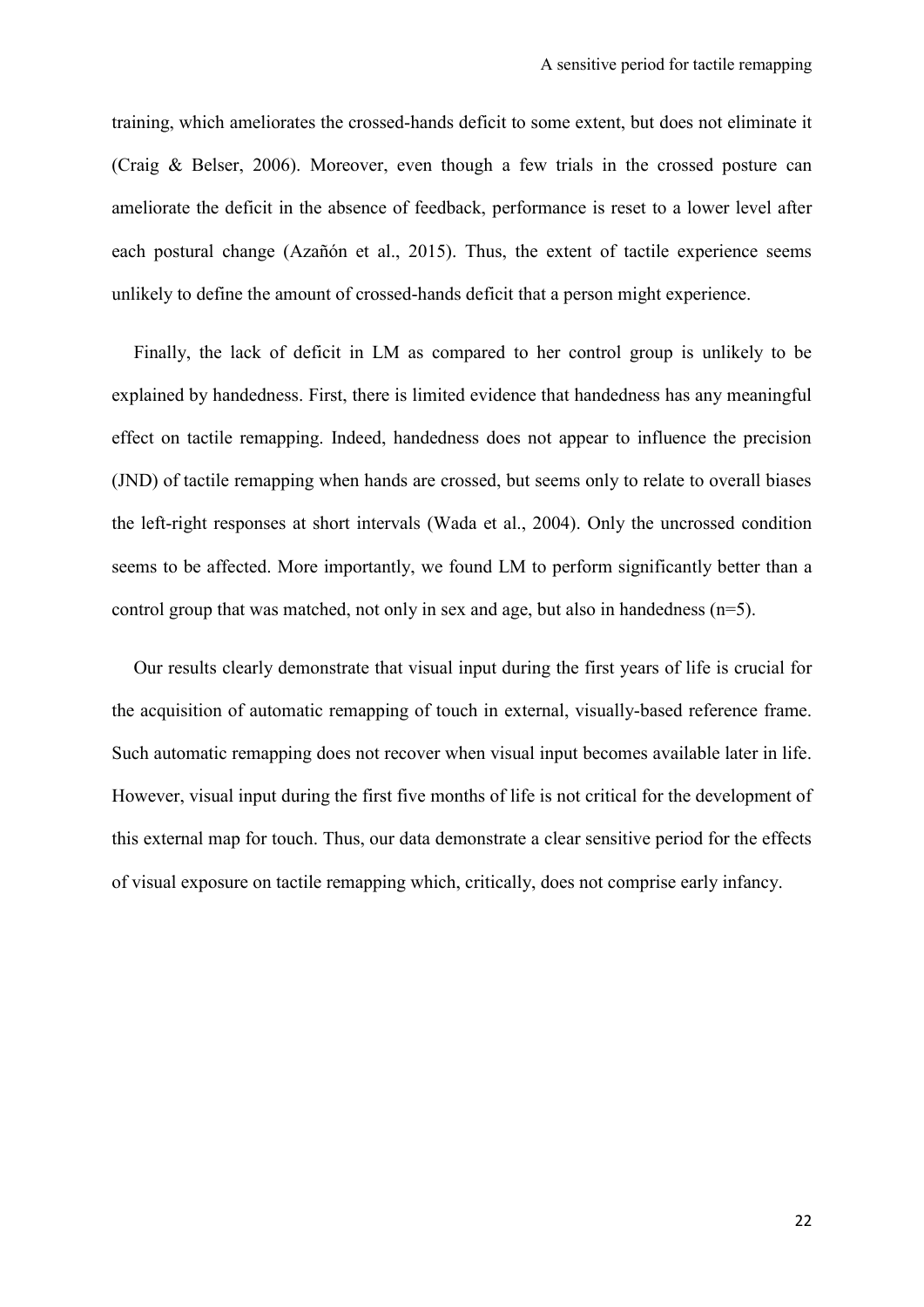#### **References**

- Azañón, E., Camacho, K., & Soto-Faraco, S. (2010). Tactile remapping beyond space. *The European Journal of Neuroscience*, *31*(10), 1858–67. doi:10.1111/j.1460- 9568.2010.07233.x
- Azañón, E., Mihaljevic, K., & Longo, M. R. (2016). A three-dimensional spatial characterization of the crossed-hands deficit. *Cognition*, *157*, 289–295. doi:10.1016/j.cognition.2016.09.007
- Azañón, E., Radulova, S., Haggard, P., & Longo, M. R. (2016). Does the crossed-limb deficit affect the uncrossed portions of limbs? *Journal of Experimental Psychology. Human Perception and Performance*, *42*, 1320–31. doi:10.1037/xhp0000206
- Azañón, E., & Soto-Faraco, S. (2007). Alleviating the "crossed-hands" deficit by seeing uncrossed rubber hands. *Experimental Brain Research*, *182*, 537–48. doi:10.1007/s00221-007-1011-3
- Azañón, E., & Soto-Faraco, S. (2008). Changing reference frames during the encoding of tactile events. *Current Biology*, *18*, 1044–1049. doi:10.1016/j.cub.2008.06.045
- Azañón, E., Stenner, M.-P., Cardini, F., & Haggard, P. (2015). Dynamic tuning of tactile localization to body posture. *Current Biology*, *25*, 512–517. doi:10.1016/j.cub.2014.12.038
- Badde, S., Heed, T., & Röder, B. (2014). Processing load impairs coordinate integration for the localization of touch. *Attention, Perception & Psychophysics*, *76*, 1136–50. doi:10.3758/s13414-013-0590-2
- Badde, S., Heed, T., & Röder, B. (2016). Integration of anatomical and external response mappings explains crossing effects in tactile localization: A probabilistic modeling approach. *Psychonomic Bulletin & Review*, *23*, 387–404. doi:10.3758/s13423-015-0918- 0
- Begum Ali, J., Cowie, D., & Bremner, A. J. (2014). Effects of posture on tactile localization by 4 years of age are modulated by sight of the hands: evidence for an early acquired external spatial frame of reference for touch. *Developmental Science*, *17*, 935–43. doi:10.1111/desc.12184
- Begum Ali, J., Spence, C., & Bremner, A. J. (2015). Human infants' ability to perceive touch in external space develops postnatally. *Current Biology*, *25*, R978–R979. doi:10.1016/j.cub.2015.08.055
- Bremner, A. J., Holmes, N. P., & Spence, C. (2008). Infants lost in (peripersonal) space? *Trends in Cognitive Sciences*, *12*, 298–305. doi:10.1016/j.tics.2008.05.003
- Bremner, A. J., Mareschal, D., Lloyd-Fox, S., & Spence, C. (2008). Spatial localization of touch in the first year of life: early influence of a visual spatial code and the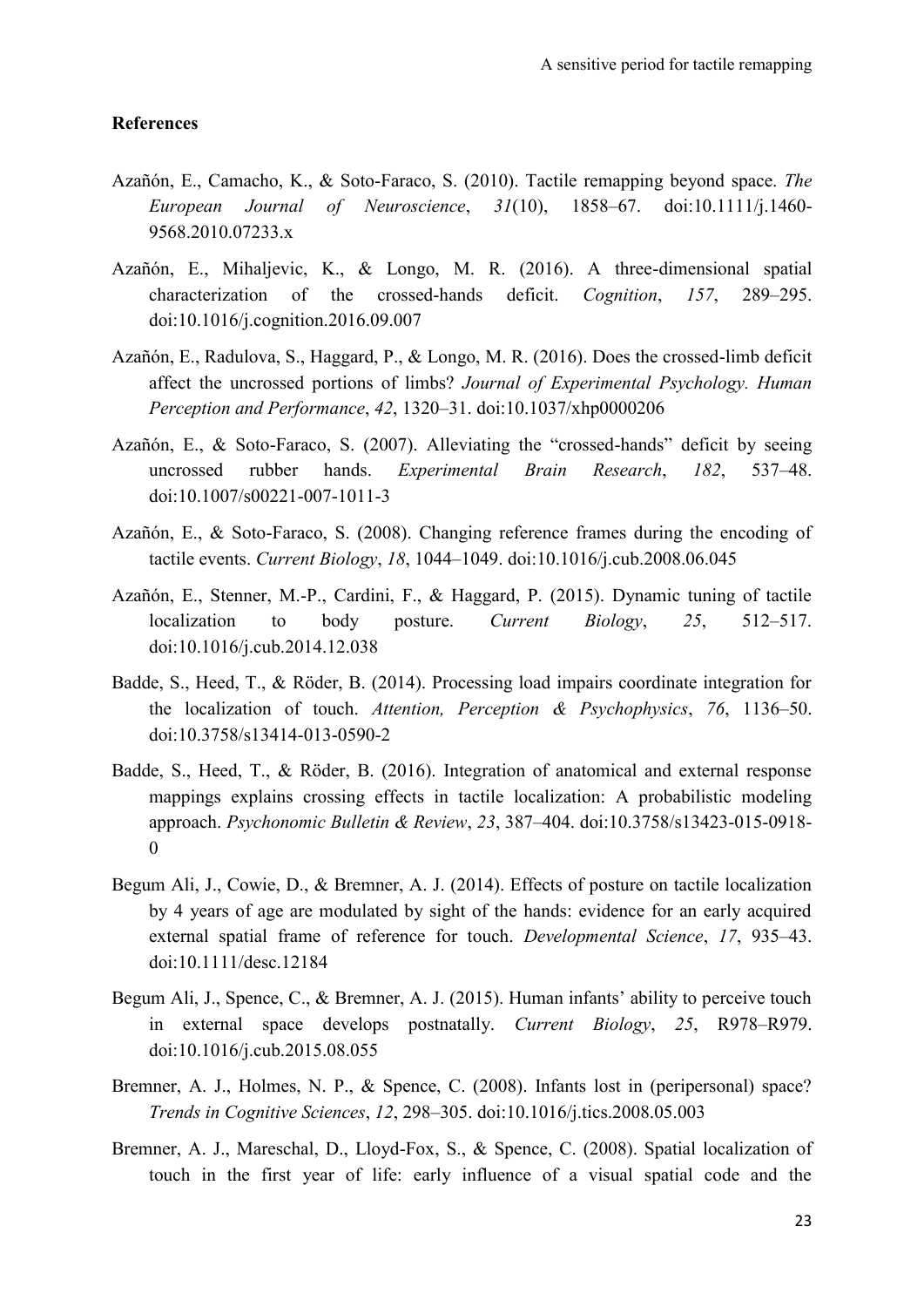development of remapping across changes in limb position. *Journal of Experimental Psychology. General*, *137*, 149–62. doi:10.1037/0096-3445.137.1.149

- Cadieux, M. L., Barnett-Cowan, M., & Shore, D. I. (2010). Crossing the hands is more confusing for females than males. *Experimental Brain Research*, *204*, 431–46. doi:10.1007/s00221-010-2268-5
- Cadieux, M. L., & Shore, D. I. (2013). Response Demands and Blindfolding in the Crossed-Hands Deficit: An Exploration of Reference Frame Conflict. *Multisensory Research*, *26*, 465–482. doi:10.1163/22134808-00002423
- Collignon, O., Charbonneau, G., Lassonde, M., & Lepore, F. (2009). Early visual deprivation alters multisensory processing in peripersonal space. *Neuropsychologia*, *47*, 3236–3243. doi:10.1016/j.neuropsychologia.2009.07.025
- Collignon, O., Dormal, G., Heering, A. de, Lepore, F., Lewis, T. L., & Maurer, D. (2015). Long-Lasting Crossmodal Cortical Reorganization Triggered by Brief Postnatal Visual Deprivation. *Current Biology*, *25*, 2379–2383.
- Craig, J. C., & Belser, A. N. (2006). The crossed-hands deficit in tactile temporal-order judgments: the effect of training. *Perception*, *35*, 1561–1572. doi:10.1068/p5481
- Crawford, J. R., Garthwaite, P. H., & Porter, S. (2010). Point and interval estimates of effect sizes for the case-controls design in neuropsychology: rationale, methods, implementations, and proposed reporting standards. *Cognitive Neuropsychology*, *27*, 245–60. doi:10.1080/02643294.2010.513967
- Crawford, J. R., & Howell, D. C. (1998). Comparing an Individual ' s Test Score Against Norms Derived from Small Samples. *Clinical Neuropsychologist*, *12*, 482–486. doi:10.1076/clin.12.4.482.7241
- Duhamel, J. R., Goldberg, M. E., Fitzgibbon, E. J., Sirigu, A., & Grafman, J. (1992). Saccadic dysmetria in a patient with a right frontoparietal lesion. The importance of corollary discharge for accurate spatial behaviour. *Brain : A Journal of Neurology*, *115*, 1387–1402.
- Eardley, A. F., & van Velzen, J. (2011). Event-related potential evidence for the use of external coordinates in the preparation of tactile attention by the early blind. *The European Journal of Neuroscience*, *33*, 1897–907. doi:10.1111/j.1460- 9568.2011.07672.x
- Ellemberg, D., Lewis, T. L., Maurer, D., Hong Lui, C., & Brent, H. P. (1999). Spatial and temporal vision in patients treated for bilateral congenital cataracts. *Vision Research*, *39*, 3480–3489. doi:10.1016/S0042-6989(99)00078-4
- Fausey, C. M., Jayaraman, S., & Smith, L. B. (2016). From faces to hands: Changing visual input in the first two years. *Cognition*, *152*, 101–107. doi:10.1016/j.cognition.2016.03.005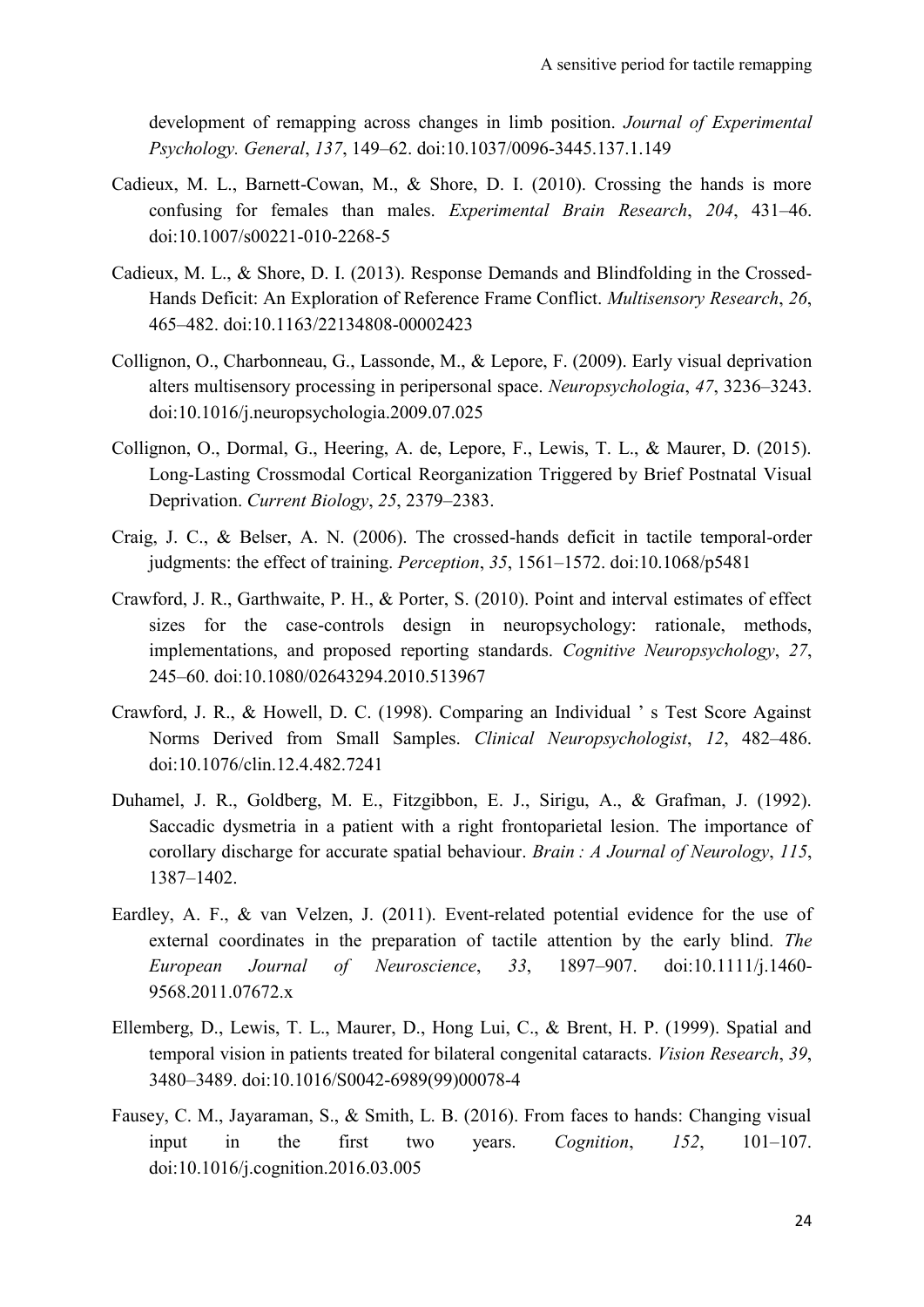- Forster, K. I., & Forster, J. C. (2003). DMDX: a windows display program with millisecond accuracy. *Behavior Research Methods, Instruments, & Computers : A Journal of the Psychonomic Society, Inc*, *35*, 116–124.
- Gelbart, S., Hoyt, C., Jastrebski, G., & Marg, E. (1982). Long-Term Visual Results in Bilateral Congenital Cataracts. *American Journal of Ophthalmology*, *93*, 615–621.
- Goldberg, M. C., Maurer, D., Lewis, T. L., & Brent, H. P. (2001). The influence of binocular visual deprivation on the development of visual-spatial attention. *Developmental Neuropsychology*, *19*, 53–81. doi:10.1207/S15326942DN1901\_5
- Grand, R. Le, Mondloch, C. J., Maurer, D., Brent, H. P., & Columbia, B. (2004). Impairment in holistic face processing following early visual deprivation. *Psychological Science*, *15*, 762–768.
- Heed, T., Backhaus, J., & Röder, B. (2012). Integration of hand and finger location in external spatial coordinates for tactile localization. *Journal of Experimental Psychology. Human Perception and Performance*, *38*, 386–401. doi:10.1037/a0024059
- Kastner-Koller, U., Deimann, P., & Bruckner, J. (2007). Assessing handedness in preschoolers: Construction and initial validation of a hand preference test for 4-6-year-olds. *Psychology Science, Volume*, *49*, 239–254.
- Kitazawa, S. (2002). Where conscious sensation takes place. *Consciousness and Cognition*, *11*, 475–7.
- Kóbor, I., Füredi, L., Kovács, G., Spence, C., Vidnyánszky, Z., Kobor, I., … Vidnyanszky, Z. (2006). Back-to-front: Improved tactile discrimination performance in the space you cannot see. *Neuroscience Letters*, *400*, 163–167. doi:10.1016/j.neulet.2006.02.037
- Lewis, T. L., & Maurer, D. (2005). Multiple sensitive periods in human visual development: evidence from visually deprived children. *Developmental Psychobiology*, *46*, 163–83. doi:10.1002/dev.20055
- Lewis, T. L., & Maurer, D. (2009). Effects of early pattern deprivation on visual development. *Optometry and Vision Science*, *86*, 640–6. doi:10.1097/OPX.0b013e3181a7296b
- Ley, P., Bottari, D., Shenoy, B. H., Kekunnaya, R., & Röder, B. (2013). Partial recovery of visual-spatial remapping of touch after restoring vision in a congenitally blind man. *Neuropsychologia*, *51*, 1119–23. doi:10.1016/j.neuropsychologia.2013.03.004
- Maurer, D., & Lewis, T. L. (2001). Visual acuity: The role of visual input in inducing postnatal change. *Clinical Neuroscience Research*, *1*, 239–247. doi:10.1016/S1566- 2772(01)00010-X
- Maurer, D., Mondloch, C. J., & Lewis, T. L. (2007). Sleeper effects. *Developmental Science*, *10*, 40–7. doi:10.1111/j.1467-7687.2007.00562.x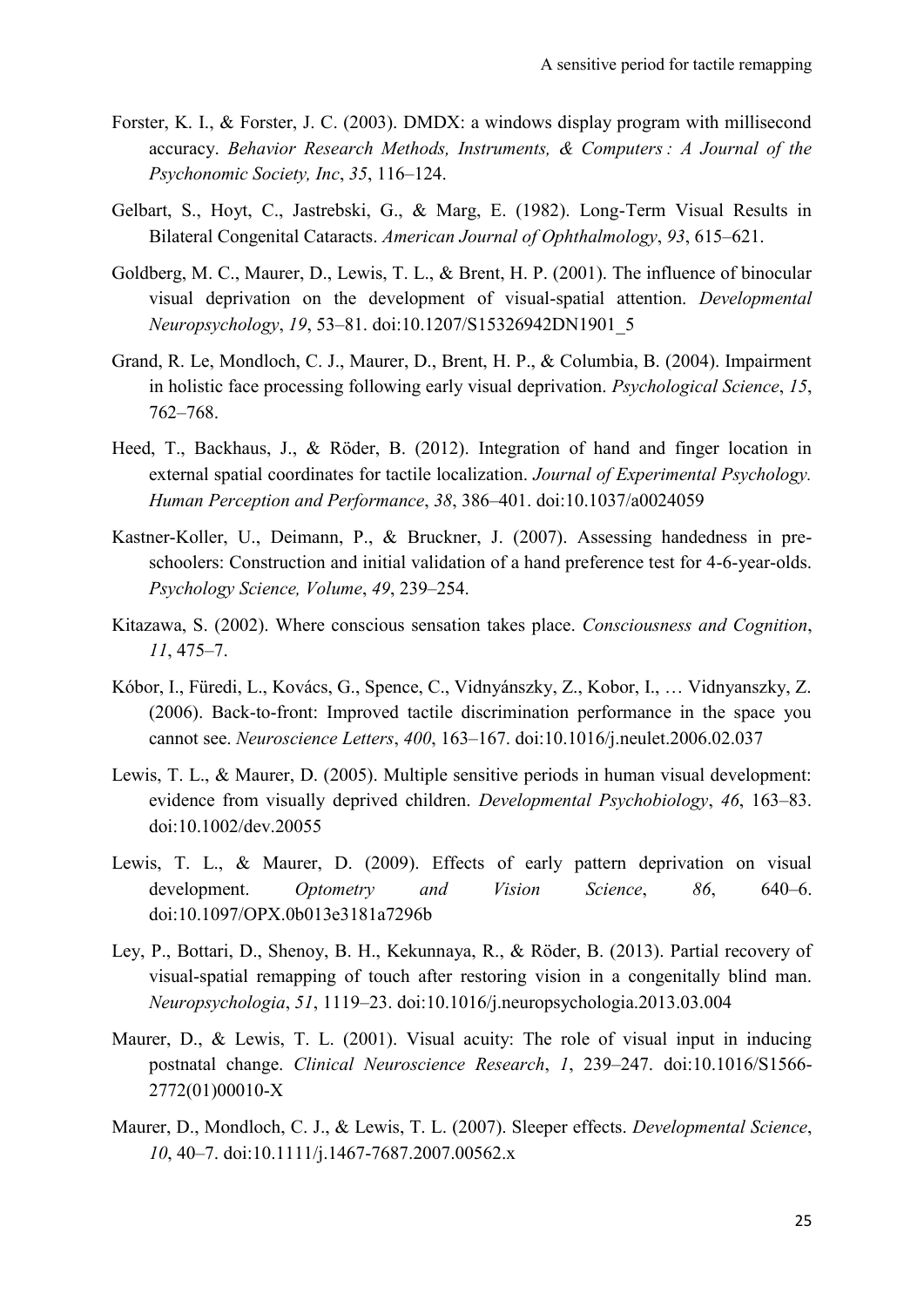- Nishikawa, N., Shimo, Y., Wada, M., Hattori, N., & Kitazawa, S. (2015). Effects of aging and idiopathic Parkinson's disease on tactile temporal order judgment. *PloS One*, *10*, e0118331. doi:10.1371/journal.pone.0118331
- Overvliet, K. E., Azañón, E., & Soto-Faraco, S. (2011). Somatosensory saccades reveal the timing of tactile spatial remapping. *Neuropsychologia*, *49*, 3046–52. doi:10.1016/j.neuropsychologia.2011.07.005
- Pagel, B., Heed, T., & Röder, B. (2009). Change of reference frame for tactile localization during child development. *Developmental Science*, *12*, 929–937. doi:10.1111/j.1467- 7687.2009.00845.x
- Putzar, L., Goerendt, I., Heed, T., Richard, G., Büchel, C., & Röder, B. (2010). The neural basis of lip-reading capabilities is altered by early visual deprivation. *Neuropsychologia*, *48*, 2158–2166. doi:10.1016/j.neuropsychologia.2010.04.007
- Putzar, L., Goerendt, I., Lange, K., Rösler, F., & Röder, B. (2007). Early visual deprivation impairs multisensory interactions in humans. *Nature Neuroscience*, *10,* 1243–5. doi:10.1038/nn1978
- Putzar, L., Hötting, K., & Röder, B. (2010). Early visual deprivation affects the development of face recognition and of audio-visual speech perception. *Restorative Neurology and Neuroscience*, *28*, 251–7. doi:10.3233/RNN-2010-0526
- Rigato, S., Begum Ali, J., van Velzen, J., & Bremner, A. J. (2014). The Neural Basis of Somatosensory Remapping Develops in Human Infancy. *Current Biology*, *24*, 1222–6. doi:10.1016/j.cub.2014.04.004
- Roberts, R. D., & Humphreys, G. W. (2008). Task Effects on Tactile Temporal Order Judgments : When Space Does and Does Not Matter. *Journal of Experimental Psychology. Human Perception and Performance*, *34*, 592–604. doi:10.1037/0096- 1523.34.3.592
- Röder, B., Föcker, J., Hötting, K., & Spence, C. (2008). Spatial coordinate systems for tactile spatial attention depend on developmental vision: evidence from event-related potentials in sighted and congenitally blind adult humans. *The European Journal of Neuroscience*, *28*, 475–83. doi:10.1111/j.1460-9568.2008.06352.x
- Röder, B., Heed, T., & Badde, S. (2014). Development of the spatial coding of touch: ability vs. automaticity. *Developmental Science*, *17*(6), 944–5. doi:10.1111/desc.12186
- Röder, B., Kusmierek, A., Spence, C., & Schicke, T. (2007). Developmental vision determines the reference frame for the multisensory control of action. *Proceedings of the National Academy of Sciences of the United States of America*, *104*, 4753–4758. doi:10.1073/pnas.0607158104
- Röder, B., Rösler, F., & Spence, C. (2004). Early Vision Impairs Tactile Perception in the Blind. *Current Biology*, *14*, 121–124. doi:10.1016/j.cub.2003.12.054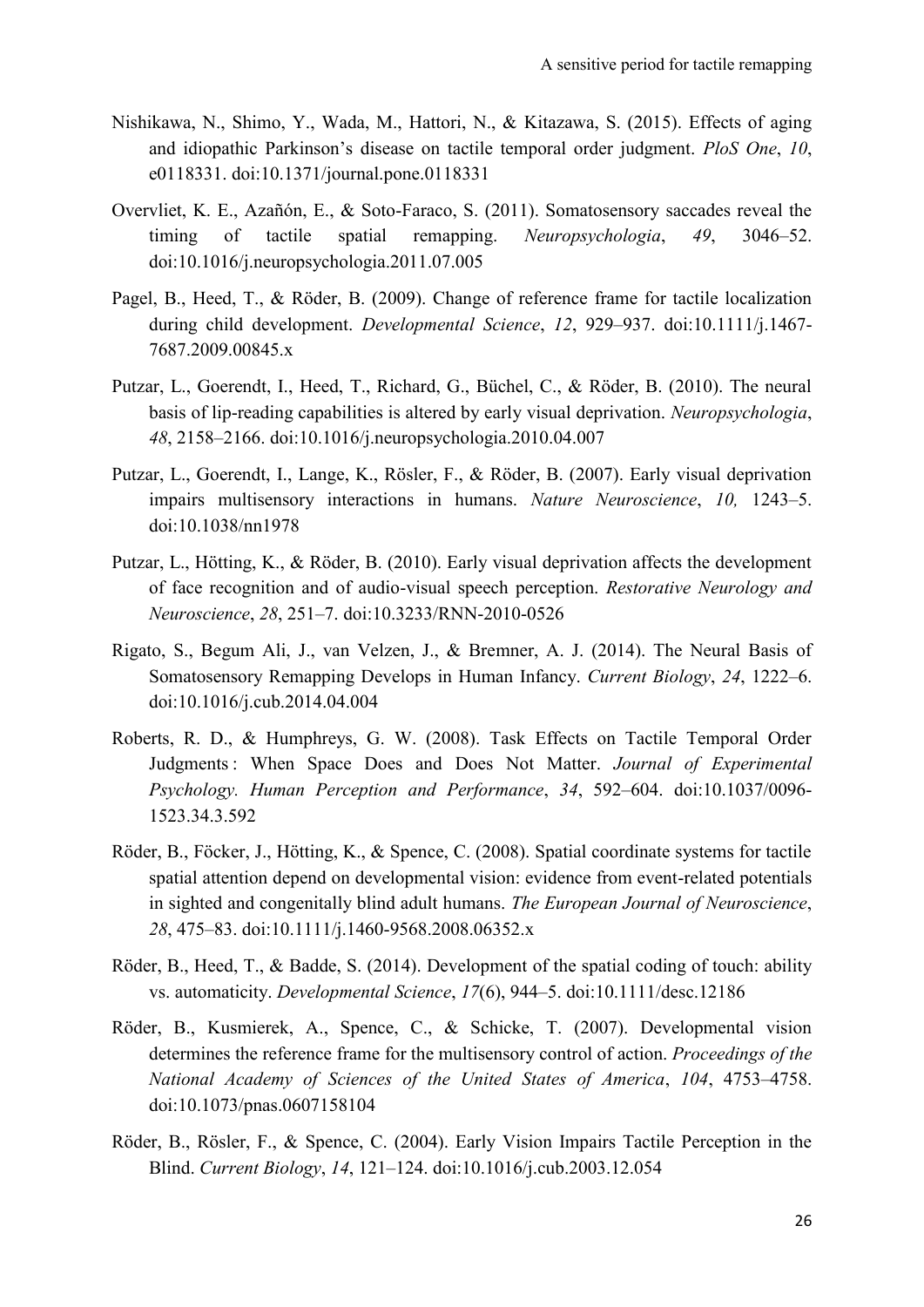- Schicke, T., & Röder, B. (2006). Spatial remapping of touch: confusion of perceived stimulus order across hand and foot. *Proceedings of the National Academy of Sciences of the United States of America*, *103*, 11808–11813. doi:10.1073/pnas.0601486103
- Shore, D. I., Spry, E., & Spence, C. (2002). Confusing the mind by crossing the hands. *Brain Research. Cognitive Brain Research*, *14*, 153–63.
- Wada, M., Yamamoto, S., & Kitazawa, S. (2004). Effects of handedness on tactile temporal order judgment. *Neuropsychologia*, *42*, 1887–1895. doi:10.1016/j.neuropsychologia.2004.05.009
- Wallace, M. T., & Stein, B. E. (2007). Early experience determines how the senses will interact. *Journal of Neurophysiology*, *97*, 921–6. doi:10.1152/jn.00497.2006
- Yamamoto, S., & Kitazawa, S. (2001). Reversal of subjective temporal order due to arm crossing. *Nature Neuroscience*, *4*, 759–65. doi:10.1038/89559